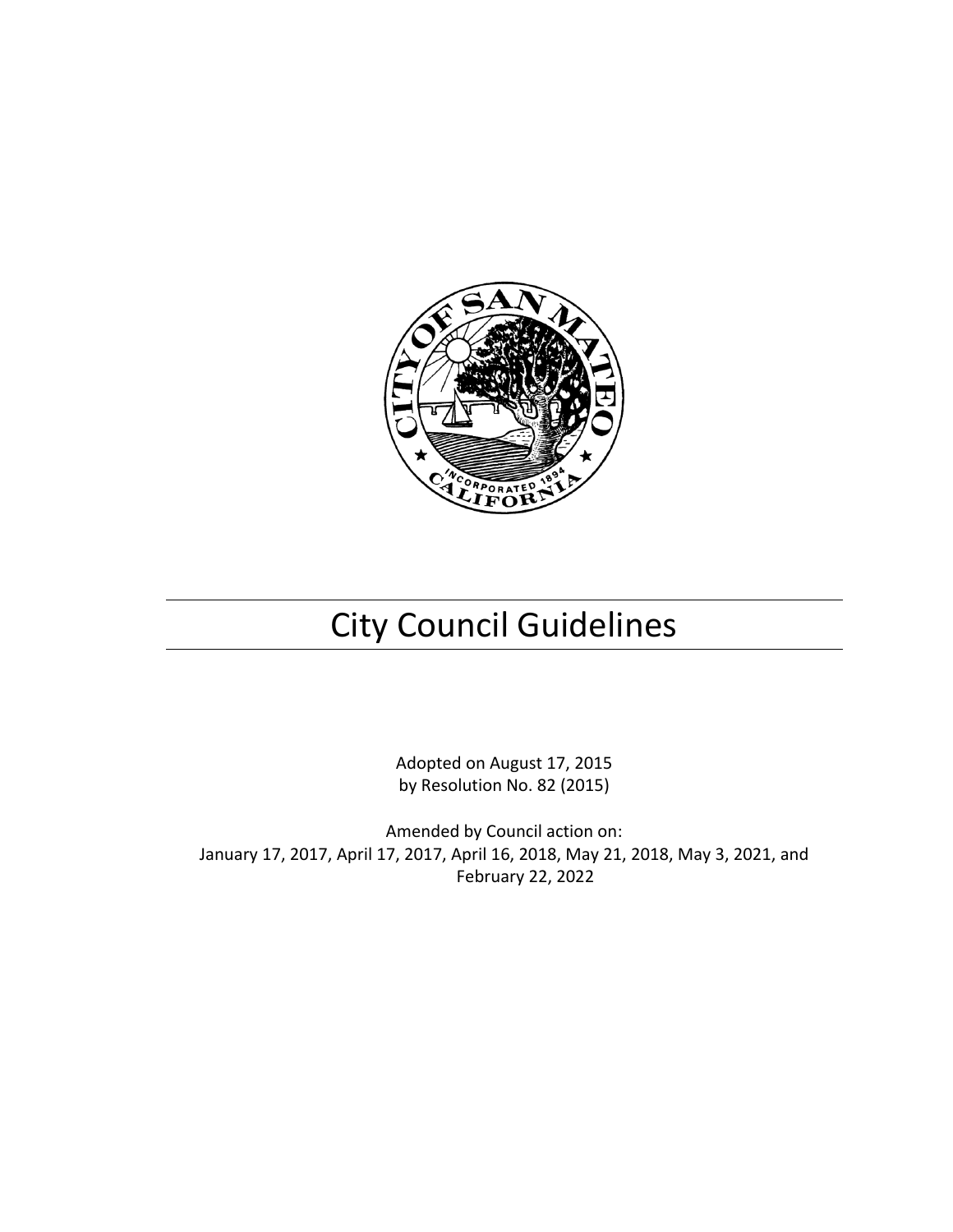## **City of San Mateo, Council Guidelines**

#### **Table of Contents**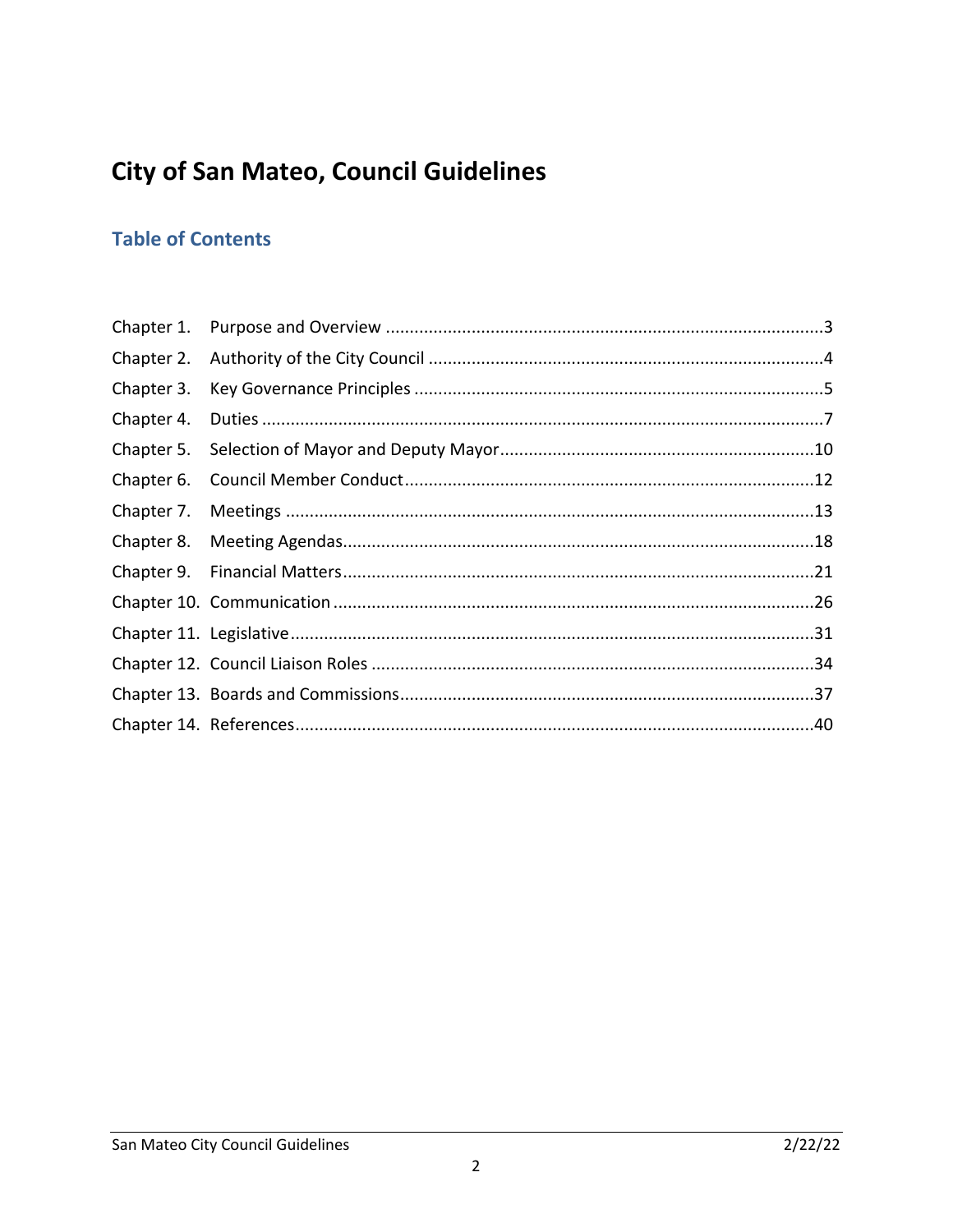#### **Chapter 1. Purpose and Overview**

<span id="page-2-0"></span>This handbook provides guidelines for the San Mateo City Council that describe the way the Council does its business. It is a compilation of all Council-related rules and procedures that have been formally adopted by Council.

The purpose of these guidelines is to set a standard of professionalism for the conduct of the City Council's business. San Mateo has a long and proud tradition of open government and civil, intelligent public discourse. These guidelines are intended to enhance public participation and Council debate so that the best possible decisions can be made for San Mateo.

#### **Revisions to these Guidelines**

These guidelines, which must be approved by the City Council as a body, are subject to review and future modification as needed.

#### **City Council Vision**

The City Council's vision and strategic goals can be found on the City's website:

<http://www.cityofsanmateo.org/index.aspx?nid=167>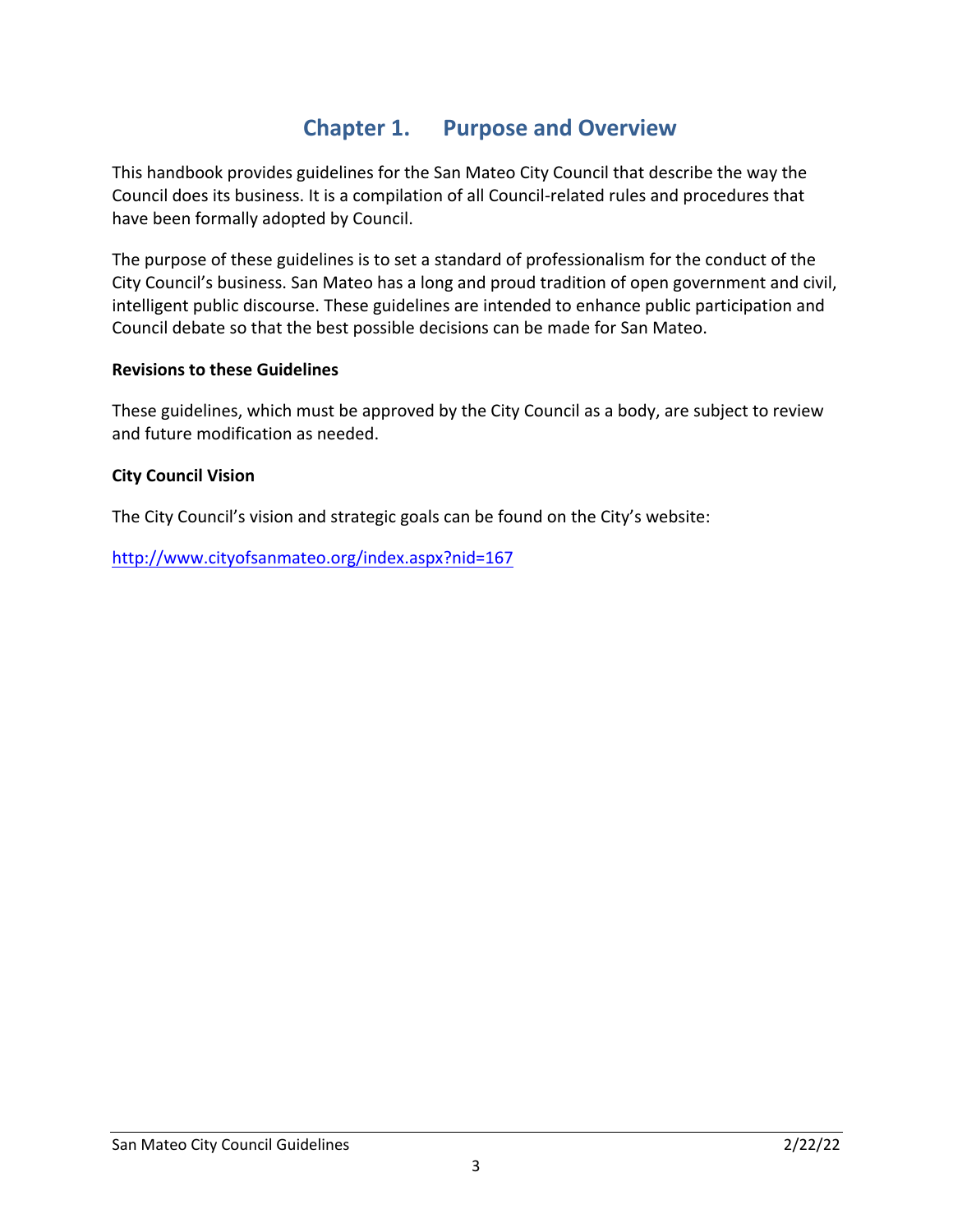### **Chapter 2. Authority of the City Council**

- <span id="page-3-0"></span>1. The City Council is the policy and lawmaking body of the City. State and local laws define the powers and responsibilities of the City Council.
- 2. General Authorities and Applicability

Charter section 2.12 and the San Mateo Municipal Code provide that the City Council shall determine its own rules and order of business. When not in conflict with the Charter of the City of San Mateo, or the Constitution or laws of the State of California, these City Council Guidelines ("Guidelines") shall be in effect upon adoption by resolution of the Council.

3. Revisions to these Rules

The Council shall review and revise these Guidelines as needed.

4. Rosenberg's Rules of Order

<span id="page-3-1"></span>To the extent these Guidelines do not address an issue of parliamentary procedure for legislative body meetings, Rosenberg's Rules of Order: Simple Parliamentary Procedures for the 21st Century shall apply.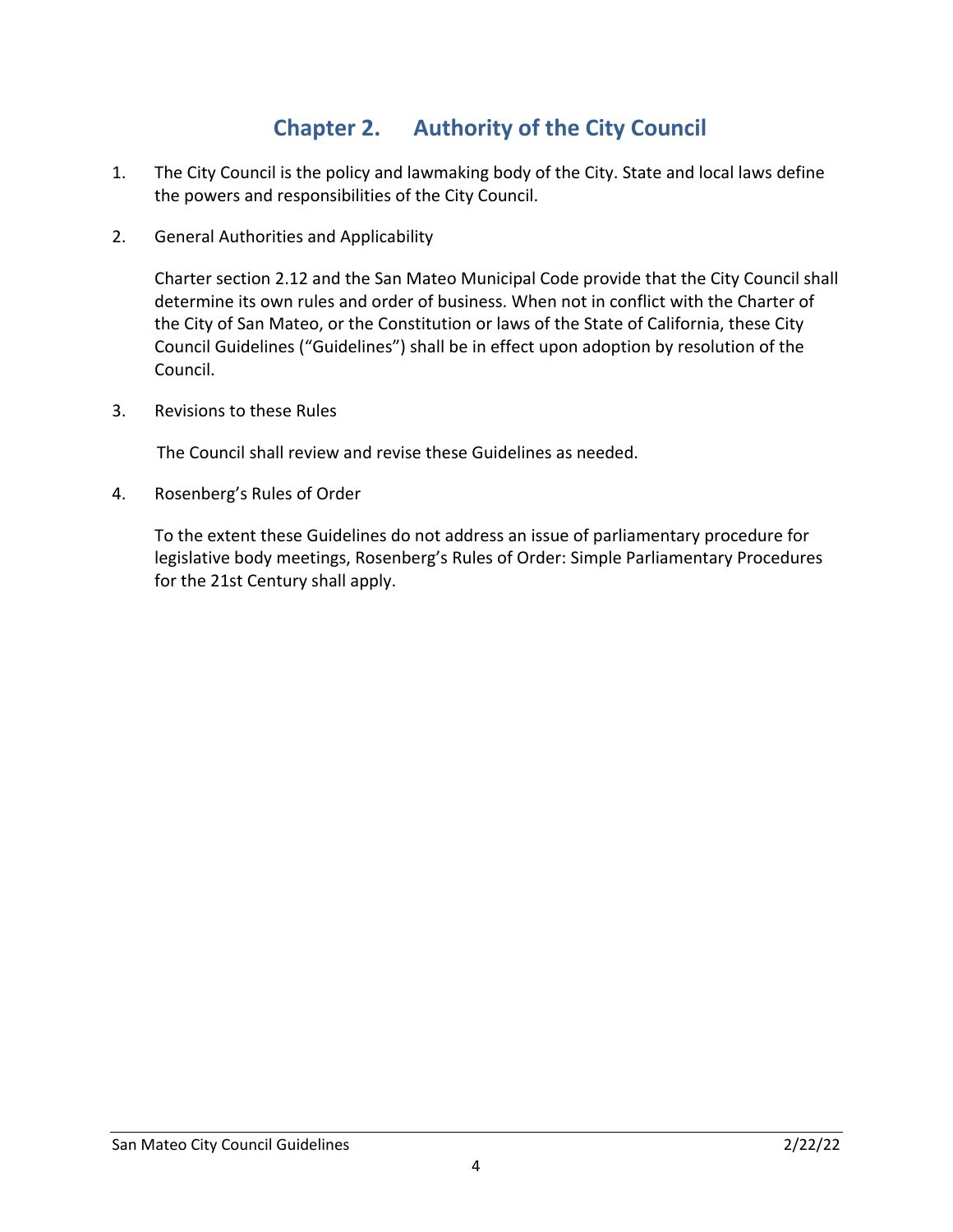### **Chapter 3. Key Governance Principles**

In 2022, the City will conduct its first by-district election for City Council members, with districts 1, 3, and 5 holding district elections in November 2022 and districts 2 and 4 holding its first district elections in November 2024. This new election process changes how council members are elected, but not how they govern. It is the intent of the City Council to continue the practice of governing with a citywide perspective. The City Council acts as a body, not as individuals. An overriding principle is that all members of the City Council continue to serve all of the people of San Mateo.

#### **Key Governance Principles**

- 1. Serving the Entire Community
	- A. The City Council wishes to remain united in its service to the community and will govern by considering the needs and interests of the community as a whole.
	- B. Members of the City Council will continue to serve all residents, regardless of whether they live within their district. Any member of the City Council may be responsive to requests from anyone in the community.
- 2. City Management and Governance

Professional management in a Council-Manager form of government will continue, with all of the best management practices that the City Council currently receives.

- 3. Use of City Resources
	- A. The City Council will strive to use taxpayer resources efficiently and effectively, while providing consistent services for all residents. Resources will be allocated based on the City's long-term strategic plan and citywide considerations of service levels and financial capacity.
	- B. Budget allocations and financial considerations will not be made based on districts.
- 4. Distribution of Council Duties and Events

Fair distribution of duties and assignments is a priority. Long-standing practices regarding invitations to members of the City Council to events and activities, appointments to committees and various bodies, and the process for board and commission appointments will remain in effect.

5. Communications and Access to Information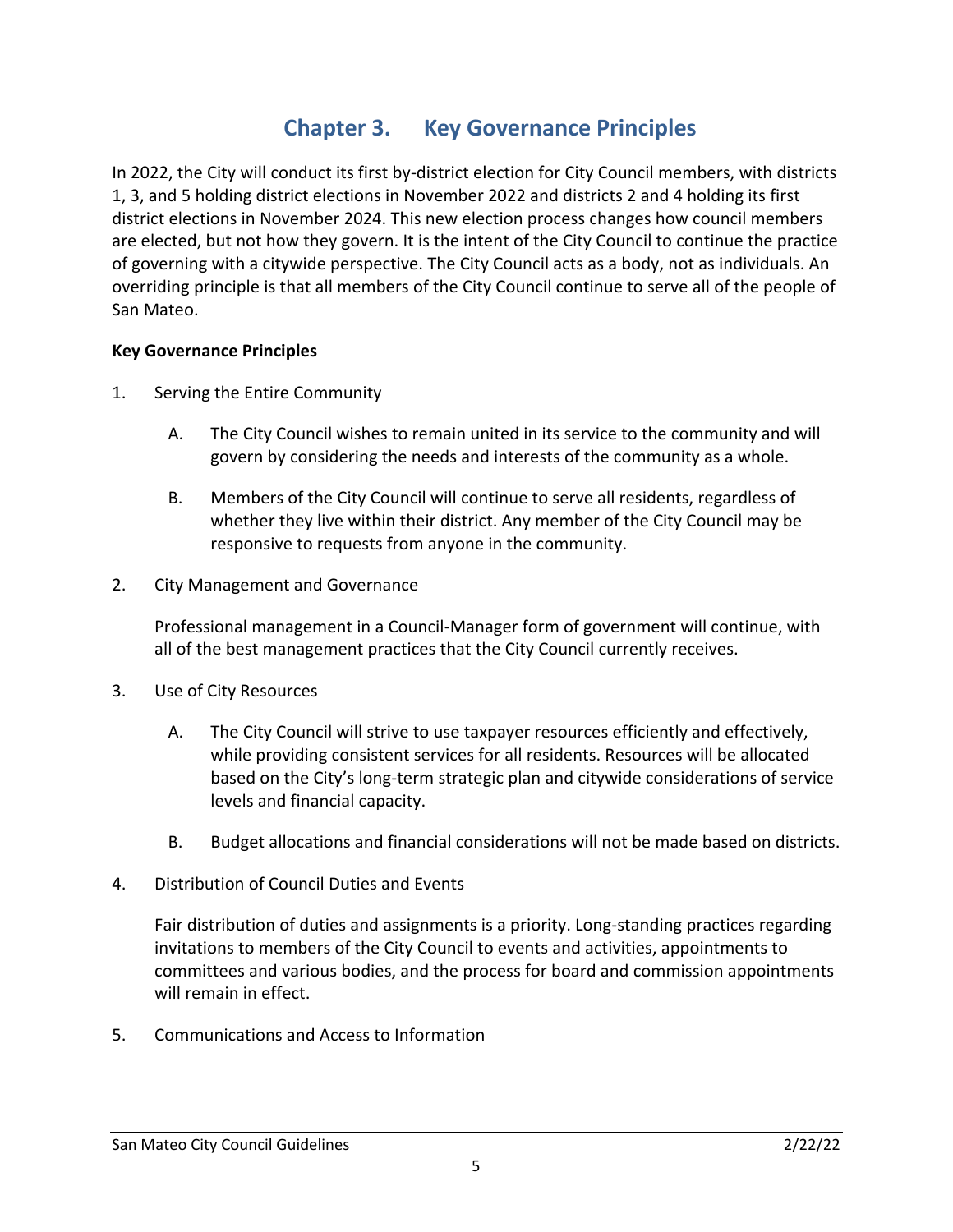- A. Council members will have equal access to information. Information necessary for the City Council to govern on a citywide basis will be shared with all City Councilmembers.
- B. Communication resources will be provided on a citywide and/or program-level basis with equitable distribution across districts.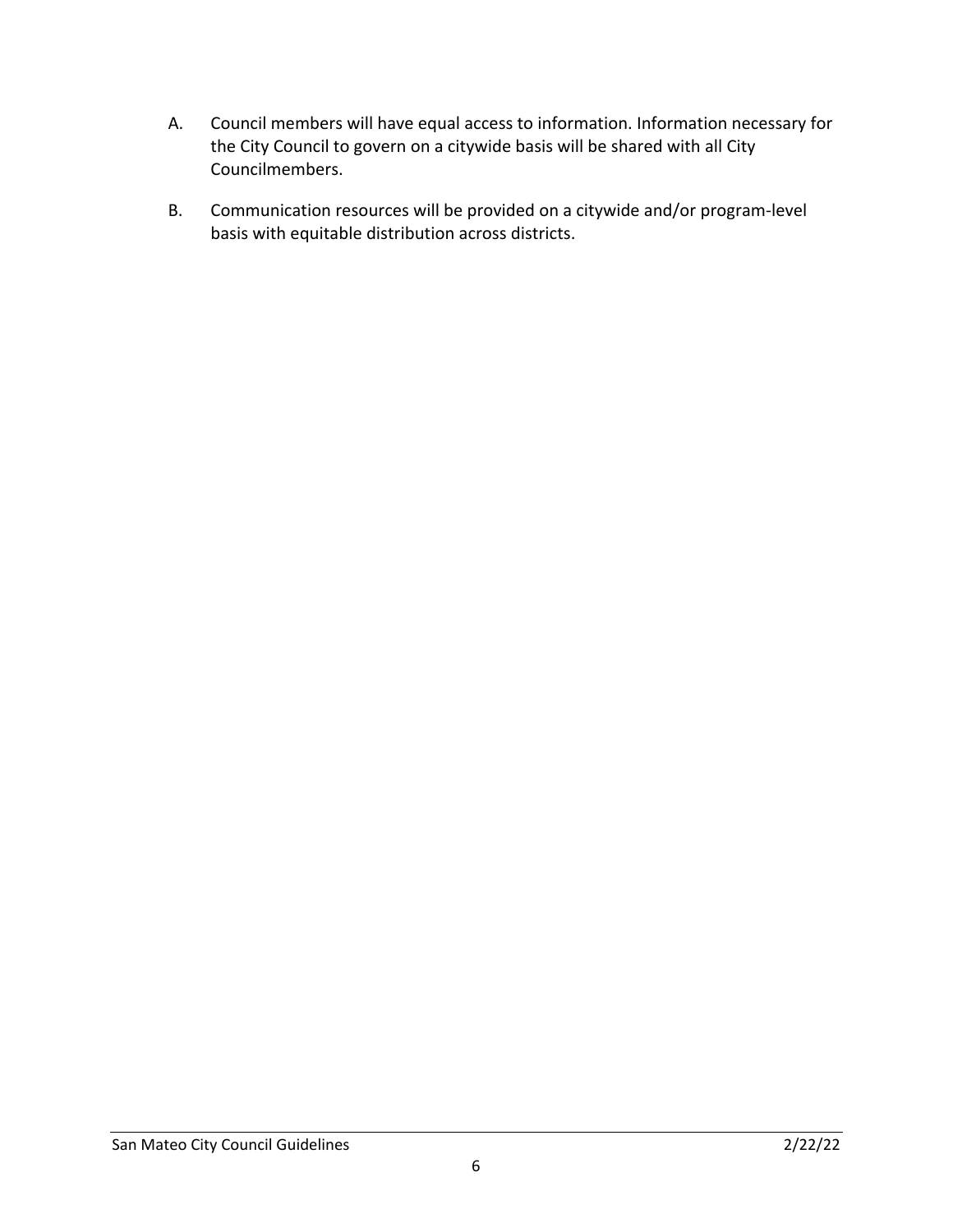#### **Chapter 4. Duties**

- <span id="page-6-0"></span>1. Duties of the Council
	- A. Refer to the City of San Mateo Charter for a detailed description of codified duties of the City Council.
	- B. Disaster Responsibilities
		- 1. In the event of a disaster, the City Council holds the following roles:
			- a. Primarily, to make decisions that will enable the emergency operation to continue effectively.
			- b. To liaison to other governmental agencies that are responding to the disaster.
			- c. To assist in the conveyance of public information.
		- 2. See the "Elected Officials' Guide to Managing Disasters" from the California Office of Emergency Services for a detailed description of the roles and responsibilities of Council Members in times of disaster.
- 2. Duties of Mayor
	- A. To conduct meetings of the City Council as its chairperson.
		- 1. Ensure that consideration of items on the agenda move along without delay.
		- 2. Ensure that petitioners, proponents and opponents are heard but not allowed to disrupt the meeting.
		- 3. Ensure that decorum is maintained at the meeting.
		- 4. In presiding over matters where the public has provided testimony and/or raised questions, the Mayor should:
			- a. Restate the question coming before the Council.
			- b. Direct questions or comments requiring a response to staff for a response.
			- c. Ensure that staff and members of the public direct their comments to the chair.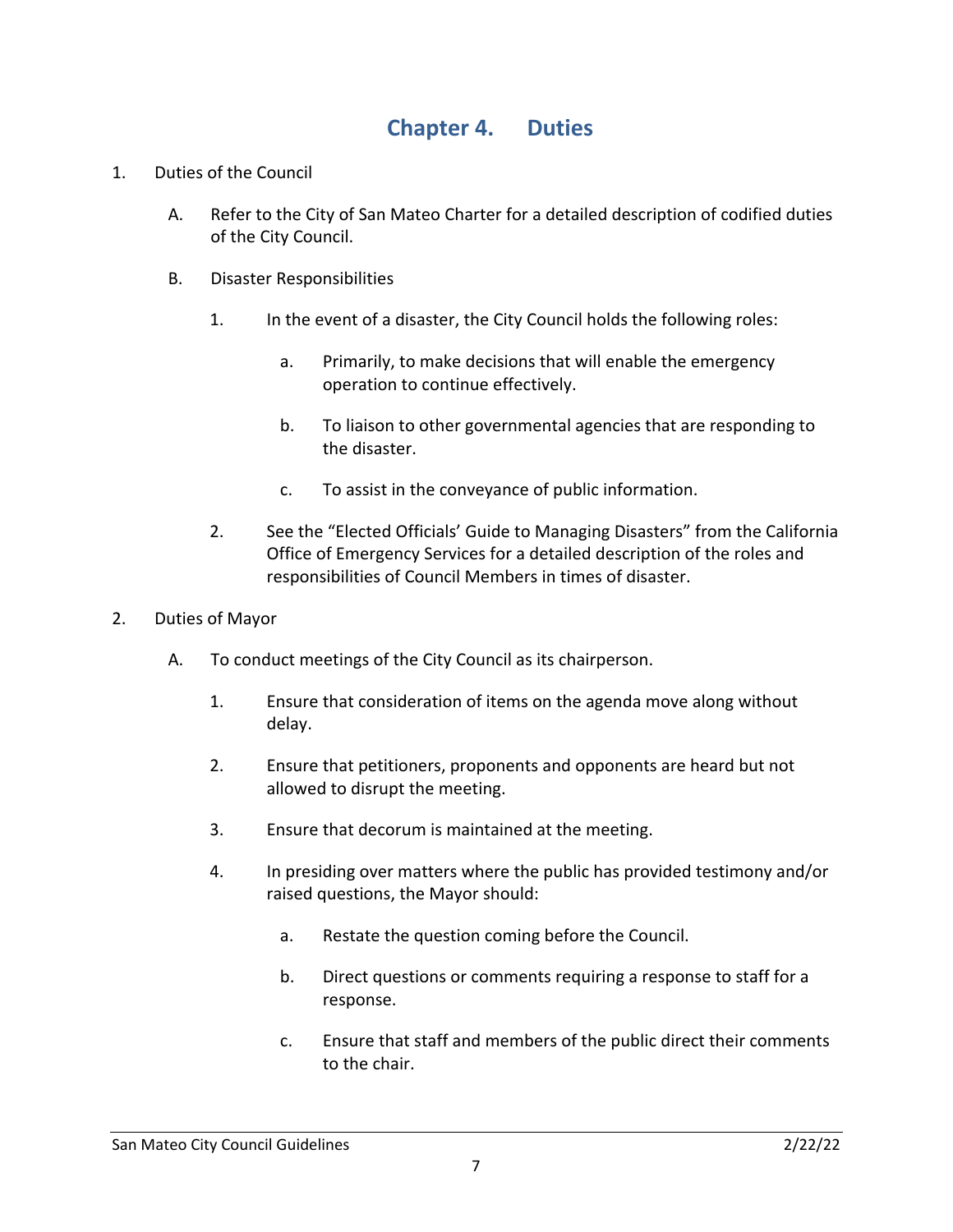- d. If necessary, help keep Council Member questions relevant to the matter being considered by the Council.
- e. If necessary, consider calling for a brief recess if orderly conduct of the meeting is being disrupted.
- f. Announce the decision of the Council on all subjects.
- 5. To ensure that each member of the Council is provided an opportunity to completely express their views on items of business, the Mayor should:
	- a. See that Council Members ask to be recognized by the Mayor before speaking.
	- b. Ensure that each Council Member is given the opportunity to fully express their views.
- B. To represent City Government as its chief elected official at community functions, events, meetings, and business outreach and retention visits.
- C. On behalf of the City Council, to officially welcome dignitaries, officials, and gatherings.
- D. To vote on behalf of the Council at regional meetings such as the San Mateo County Council of Cities/City Selection Committee; provided that the vote is not inconsistent with established policies or previously expressed Council consensus. This is expected protocol for any Council Member who represents the City on any regional bodies.
- E. To correspond on behalf of the Council on subjects, issues, and legislative proposals provided that opinions expressed on behalf of the Council or City Government are not inconsistent with established policies or previously expressed Council consensus.
- F. To vote as the City's "voting delegate" at the League of California Cities Annual Conference and other similar meetings. This responsibility may be delegated to another Council Member.
- G. To review the agendas of meetings of the City Council and participate in their preparation as necessary.
- H. To recommend Council Members for liaison positions on various boards, commissions and agencies. The Mayor's recommendations shall be discussed and confirmed by a majority vote of the Council and are subject to change.
- I. To serve as the City's primary contact for the media.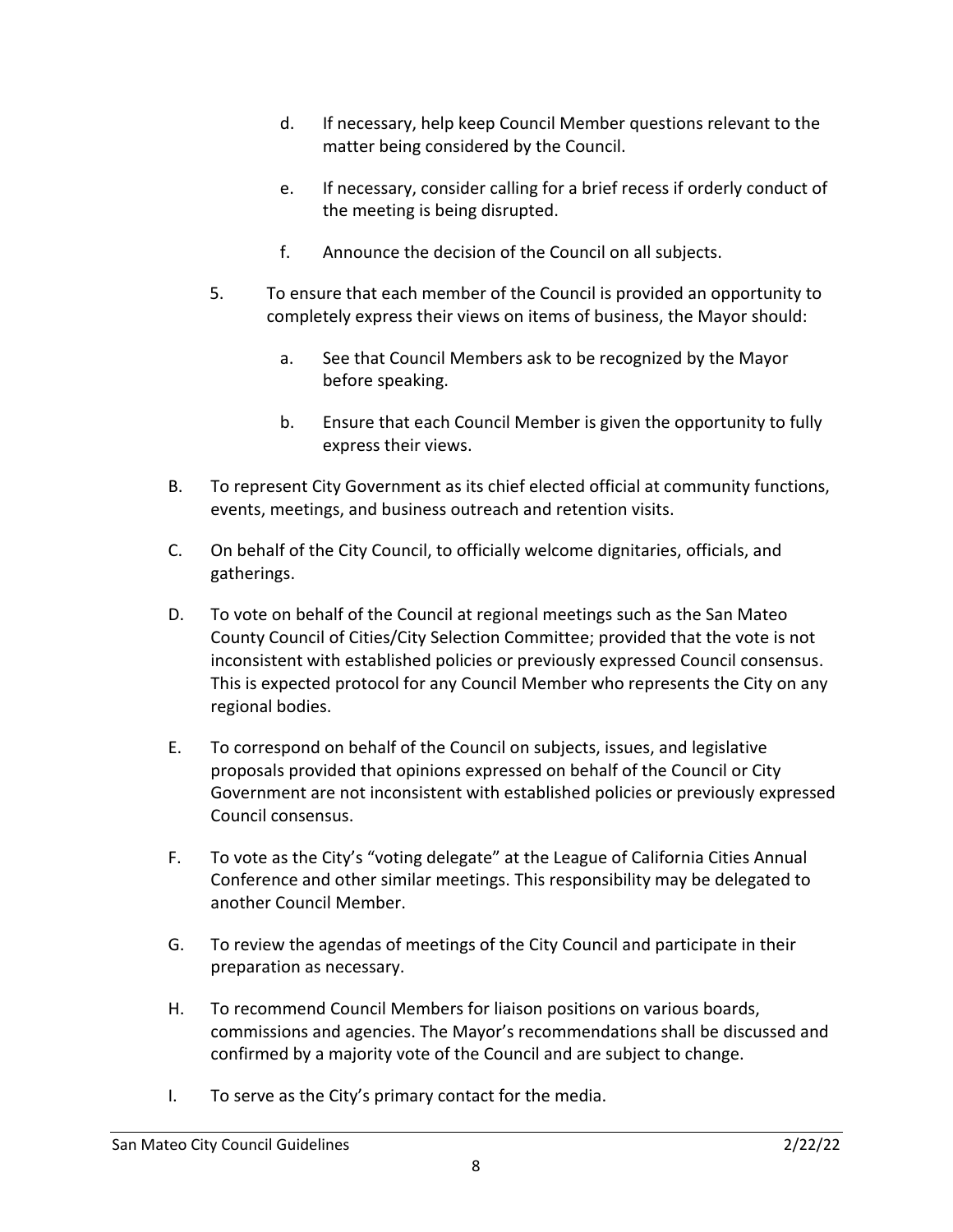- J. Nothing under the Mayor's duties shall limit any individual Council Member's ability to interact with members of the public.
- 3. Duties of Deputy Mayor

In the absence of the Mayor from the City or a Council meeting, the Deputy Mayor shall possess all powers of the office of the Mayor; and be subject to all prescribed duties for that office.

- 4. Duties of Council Members
	- A. Arrive on time for all Council meetings.
	- B. Review all meeting materials in preparation for Council meetings.
	- C. Fulfill the liaison assignments to external agencies, legislators, and the City's boards and commissions.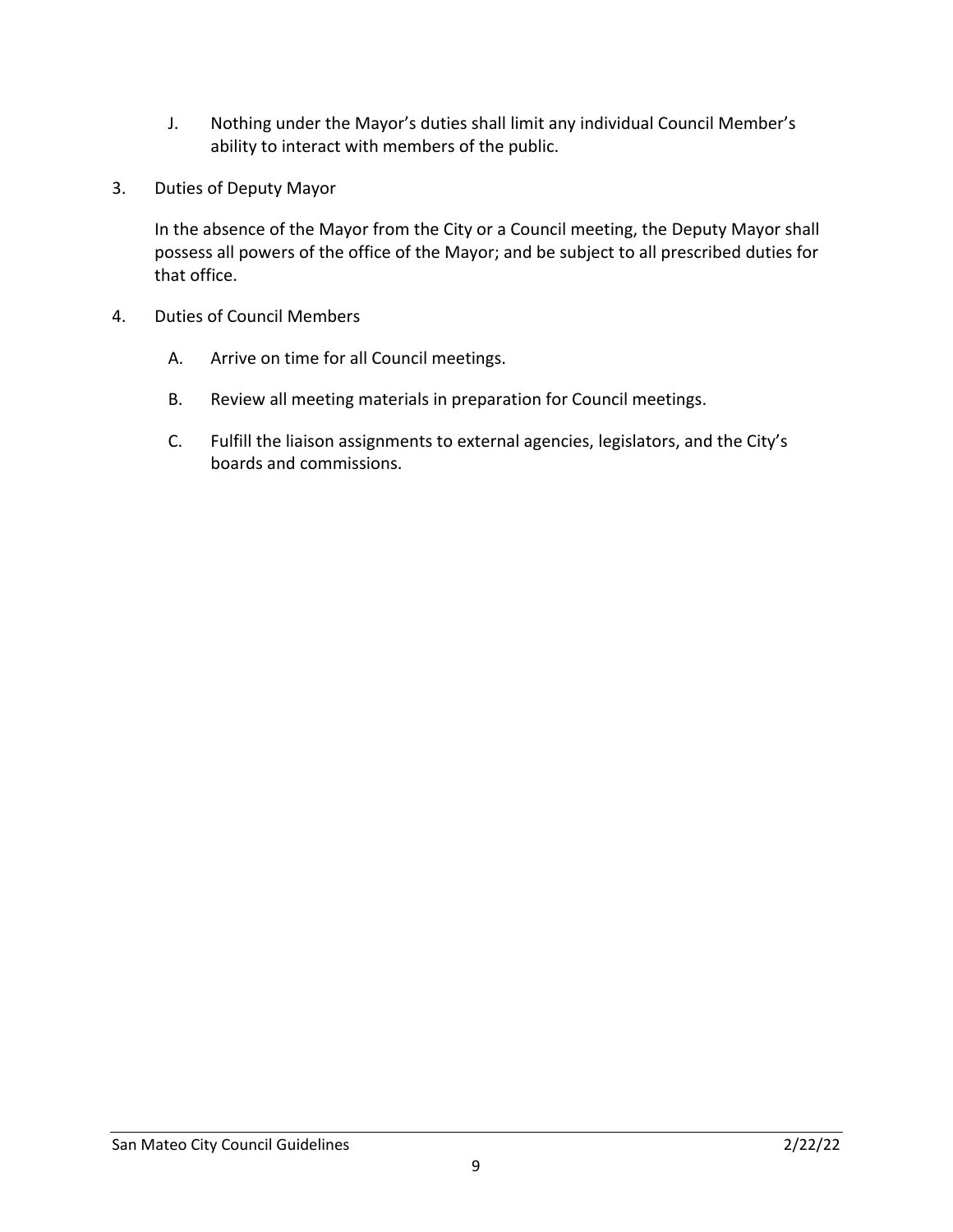### **Chapter 5. Selection of Mayor and Deputy Mayor**

- <span id="page-9-0"></span>1. City Council reorganization, including rotation of the office of Mayor and Deputy Mayor occurs annually at the regular meeting in December.
- 2. The City Council believes that experience as a Council Member will assist those who are selected to serve as Mayor or Deputy Mayor, and that it is in the City's best interest that these selections be made in a manner that permits the Mayor and Deputy Mayor to gain that experience in cycles of governing and to acclimate themselves to the jobs, tasks, and roles prior to assuming their respective offices.
- 3. It is appropriate to base such succession on rotation, seniority and election results according to the following:
	- A. Each Council Member has a specified position in the rotation sequence. In any year, the first person in the sequence is typically selected as Mayor, and the second in the sequence as the Deputy Mayor.
	- B. After serving as Mayor, that Council Member moves to the end of the rotation sequence, and the other four Council Members move forward.
	- C. When a Council Member is newly elected or appointed (as the result of a cancelled election), that new Council Member goes into the fourth position in the rotation, after all incumbents, but before the current outgoing Mayor.
	- D. If two or more Council Members are newly elected at the same time, the number of votes received in the election determines the position in the sequence, with the new Council Member receiving the highest number of votes being the first among the new Council Members.
	- E. If two or more Council Members are newly appointed at the same time, (as the result of a cancelled election), the newly appointed Council Members shall draw straws to determine their position relative to one another in the rotational sequence.
	- F. If a Council Member is appointed to fill a mid-term vacancy, that Council Member will go to the bottom of the rotational list.
	- G. Incumbent Council Members, when re-elected, do not begin anew at the bottom of the list, but rather retain their placement in the rotation.
	- H. If for any reason (death, resignation, recall, not seeking re-election, etc.) a Council Member is removed from the rotation, the remaining Council Members move forward in the sequence.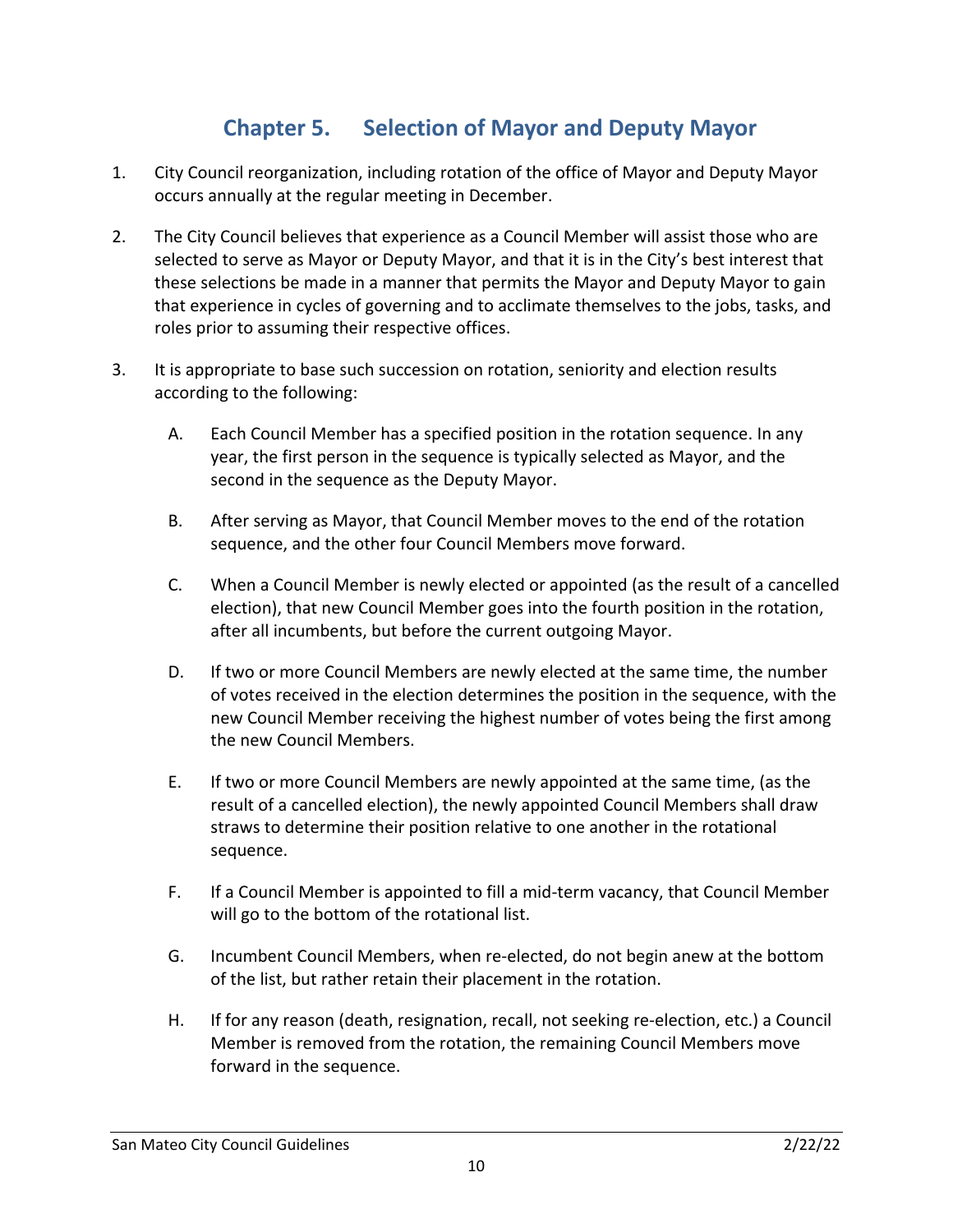- I. A Council Member may decline to serve as Mayor or Deputy Mayor. In this case, the office would pass to the next Council Member on the list. The Council Member who declined may drop back one position in the rotation.
- 4. When the Council reorganizes, the outgoing Mayor will nominate the Deputy Mayor to succeed him/her. The newly appointed Mayor will then nominate the next Council Member in the rotational sequence to serve as Deputy Mayor for the coming year.
- 5. The process described above shall guide the council's selection of the Mayor and Deputy Mayor; however, a majority of the City Council retains the authority to disregard the process and select any member of the City Council for these positions.
- 6. The City Clerk shall keep a list outlining the suggested rotational sequence and update it annually.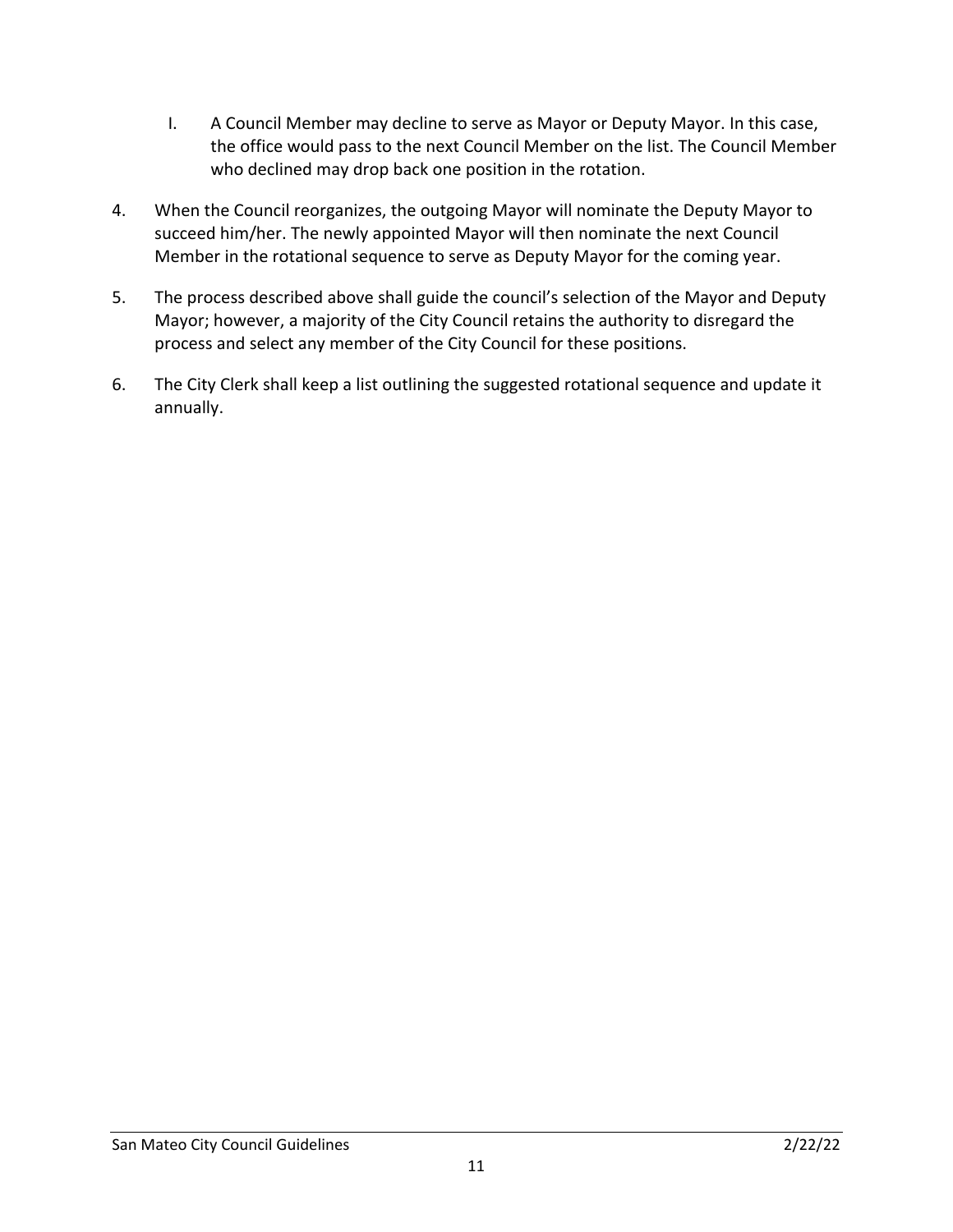#### **Chapter 6. Council Member Conduct**

- <span id="page-11-0"></span>1. Members shall:
	- A. put constituents first at all times;
	- B. treat each other, staff, and members of the public with dignity, courtesy, and respect;
	- C. maintain confidentiality of all closed session materials and discussion;
	- D. be attentive to others, limiting interruptions and distractions;
	- E. encourage diverse viewpoints in debate while being mindful not to prolong discourse or block consensus;
	- F. agree to respectfully disagree;
	- G. keep comments clear, concise, and on-topic;
	- H. start and end meetings on time, work from the agenda;
	- I. present problems in a way that promotes discussion and resolution; and
- 2. Council Members shall not participate as a volunteer in any of the City's operating departments.
- 3. Council Members are subject to all the provisions of the City's *Harassment, Discrimination and Reasonable Accommodations for Disabilities Policy* (#301).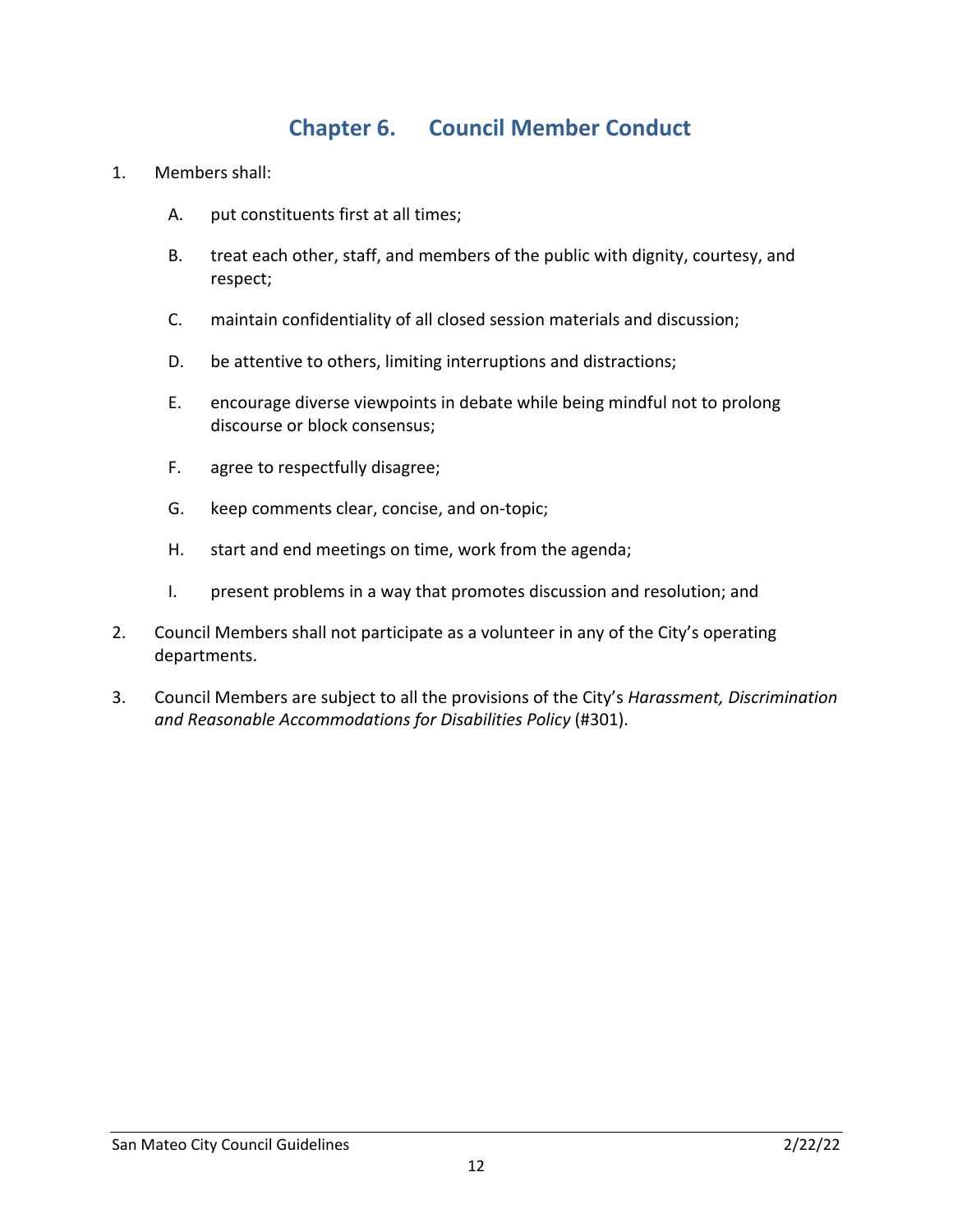#### **Chapter 7. Meetings**

- <span id="page-12-0"></span>1. All Council decisions must be taken at City Council meetings. Before taking action, the City Council may be informed by project applicants, interested members of the public, and City staff.
- 2. No business may be transacted by the Council at a regular or special meeting unless a quorum of the membership is present (50% plus one of those currently serving).
- 3. Council Meeting Dates
	- A. If at any time any regular meeting of the Council falls on a holiday, the regular meeting shall be held on the next business day or the earliest business day within a week.
	- B. Once a year, adopt a schedule of Council meetings for the following year identifying any regular meeting dates that need to move due to major holidays.
	- C. Meeting dates may be amended with the approval of the Council.
- 4. Types of Meetings
	- A. **Regular Meetings** are conducted at City Hall Council Chambers on the first and third Monday nights of each month. In July, August, and December, only one meeting is held during the month. The meetings begin at 7:00 p.m. It is City policy to make every effort to complete and distribute the agenda and related reports by the preceding Thursday. For major complex projects and policies, the City will make every effort to distribute reports as early as possible before the meeting when the item will be considered.
	- B. **Special Meetings** are called at a non-regular meeting date and time. They are called by the Mayor or Council with a minimum of 24 hours' notice, versus 72 hours' notice for regular meetings.
	- C. **Study Sessions** are special meetings that are held for the purpose of providing information to the City Council, particularly on issues that are more complex or more time-consuming than matters typically scheduled on a regular City Council meeting. At study sessions Council Members may state their individual responses and questions to the information provided and may collectively provide direction to City staff. No action is taken at the study sessions, but direction may be given
	- D. **Closed Sessions** can be part of either special or regular meetings. The Council conducts its business in public to the greatest extent possible. State law recognizes that public discussion of certain items could jeopardize the public interest, compromise the City's position, or cost the citizens of San Mateo financially, and,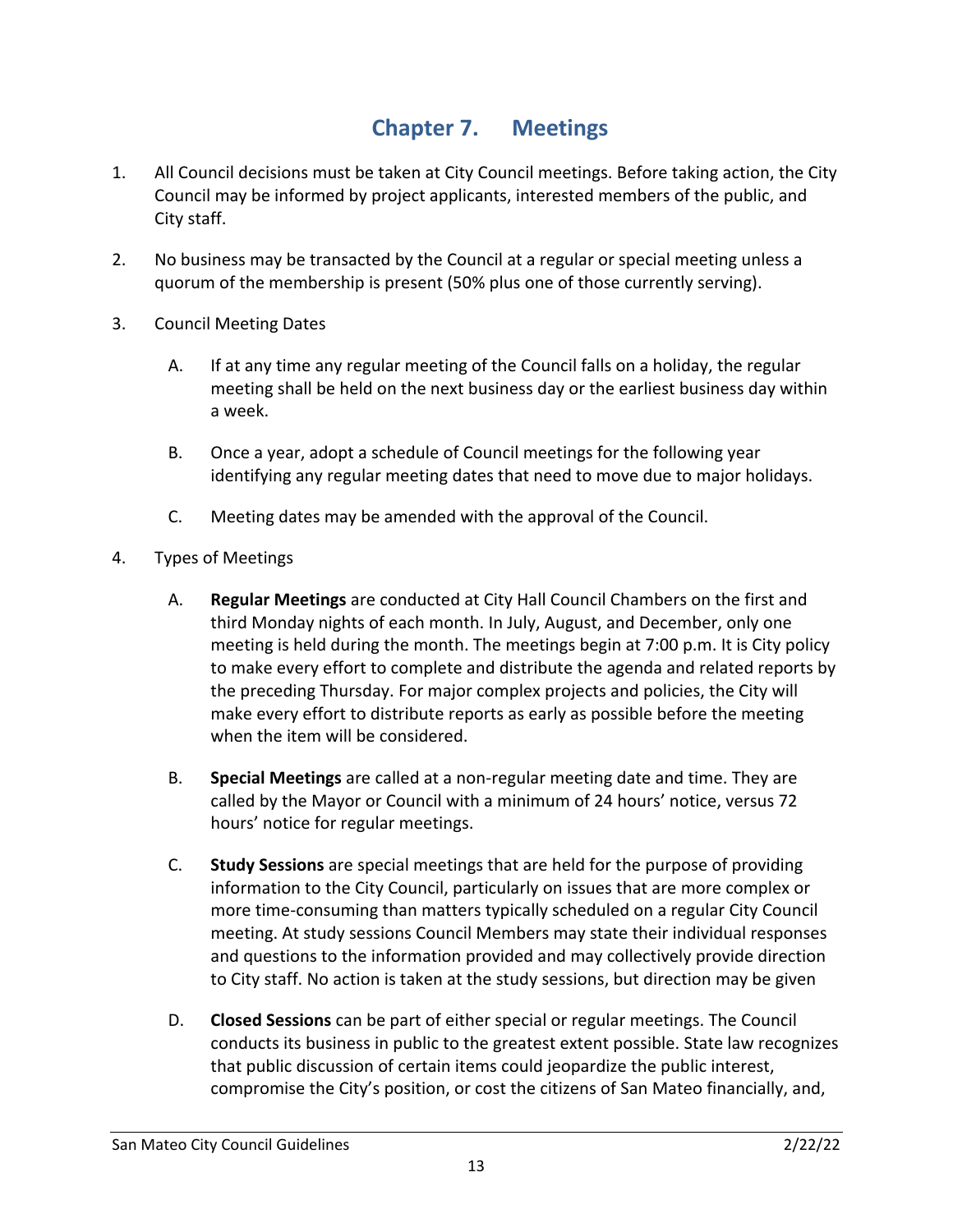therefore, generally allows the City Council to hold closed session meetings for the consideration of certain personnel matters, labor negotiations, real property negotiations, matters of public security, and the discussion of litigation, among other things. These rules provide for strict confidentiality of City Council discussion as required by State law. The procedures for the conduct of the closed sessions shall be the same as those for open session meetings, except that the public, after an opportunity for public comment, are excluded.

E. **Emergency Meetings** are allowed per the Ralph M. Brown Act when an emergency situation involving matters upon which prompt action is necessary due to the disruption or threatened disruption of the public's well-being.

#### F. **Adjourned Meetings due to Power Outages**

In the event a quorum of the City Council loses electrical power or suffers an internet connection outage not corrected within 15 minutes, the meeting will be adjourned to a date certain. Any items noticed as public hearings will be continued to the next regularly scheduled meeting of the City Council. Any other agenda items the Council has not taken action on will be placed on a future agenda.

5. Voting

A motion, second, and a majority vote of the Council shall be required for any formal action of Council.

- 6. The Mayor, with the approval of a majority of the Council, can change the order of hearing of items on the agenda.
- 7. Public Participation
	- A. Members of the public are encouraged and invited to participate in the legislative process by submitting written comments before the meeting or speaking in person at a meeting.
	- B. It is the intent of these rules to allow everyone to be heard without fear of jeers or cheers that may discourage public participation. For this reason, these rules are taken seriously. Disruptive or unruly behavior may result in removal from the Council meeting.
	- C. Time Limits for public comment:
		- 1. Individual Speakers 3 minutes
		- 2. Organized group (in lieu of individual speakers) up to 15 minutes, for a group presentation, as many speakers are allowed as fit in that time allowance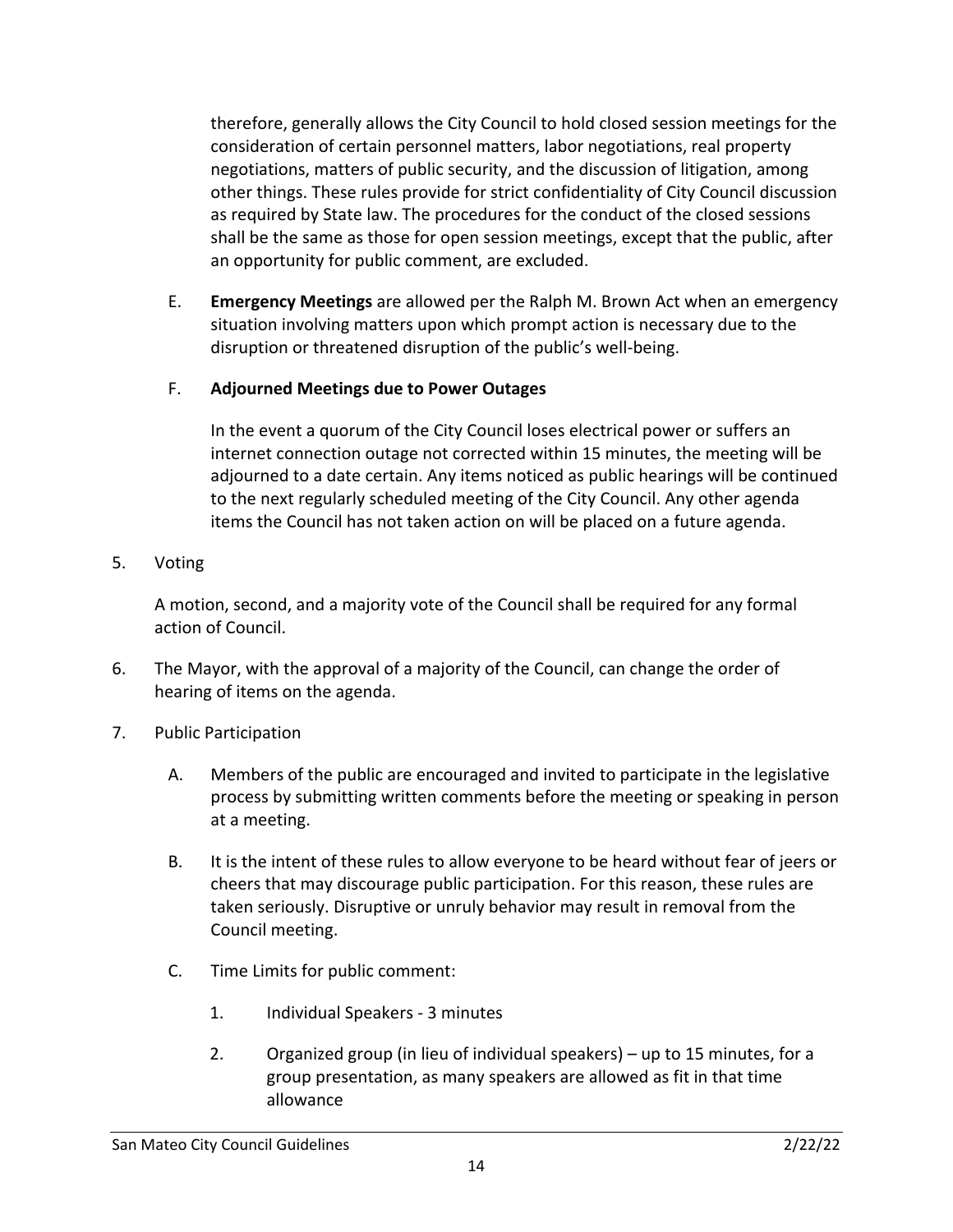- 3. The Mayor may, at their discretion, limit the amount of time allotted to the speaker(s)when needed
- D. Members of the public are invited to speak at the lectern microphone to ensure all attendees can hear and so that it can be captured on the video recording.
- E. Individuals who wish to speak should submit a speaker card to the City Clerk to be called up at the appropriate time.
- 8. Agendized Discussion Items (Public Hearings, New Business, Old Business)
	- A. Staff / applicant presentation
	- B. Council questions to applicant and/or staff
	- C. Open public hearing (or public comment section) for testimony
	- D. Close public hearing (or public comment section)
	- E. Response by staff to public questions/concerns, if warranted
	- F. Council discussion and deliberation
	- G. Council votes
- 9. Appeals
	- A. Appeals are public hearings and will follow the order stated in #8 with the following time allocations:
		- 1. Appellant 15 min
		- 2. Individual Speakers 3 min
		- 3. Rebuttal 5 min
		- 4. If the appellant is not the applicant, the applicant shall also have 15 min, following the Appellant
		- 5. Tenant Relocation Appeals Hearings both the Landlord and the Tenant shall each be given 15 minutes to present, and each shall have a 5-minute rebuttal
	- B. Appeals from decisions of the City's Boards and Commissions shall appear on the Council agenda for discussion. Council determines whether to affirm the action of the commission, refer the matter back to the commission, or reverse the decision.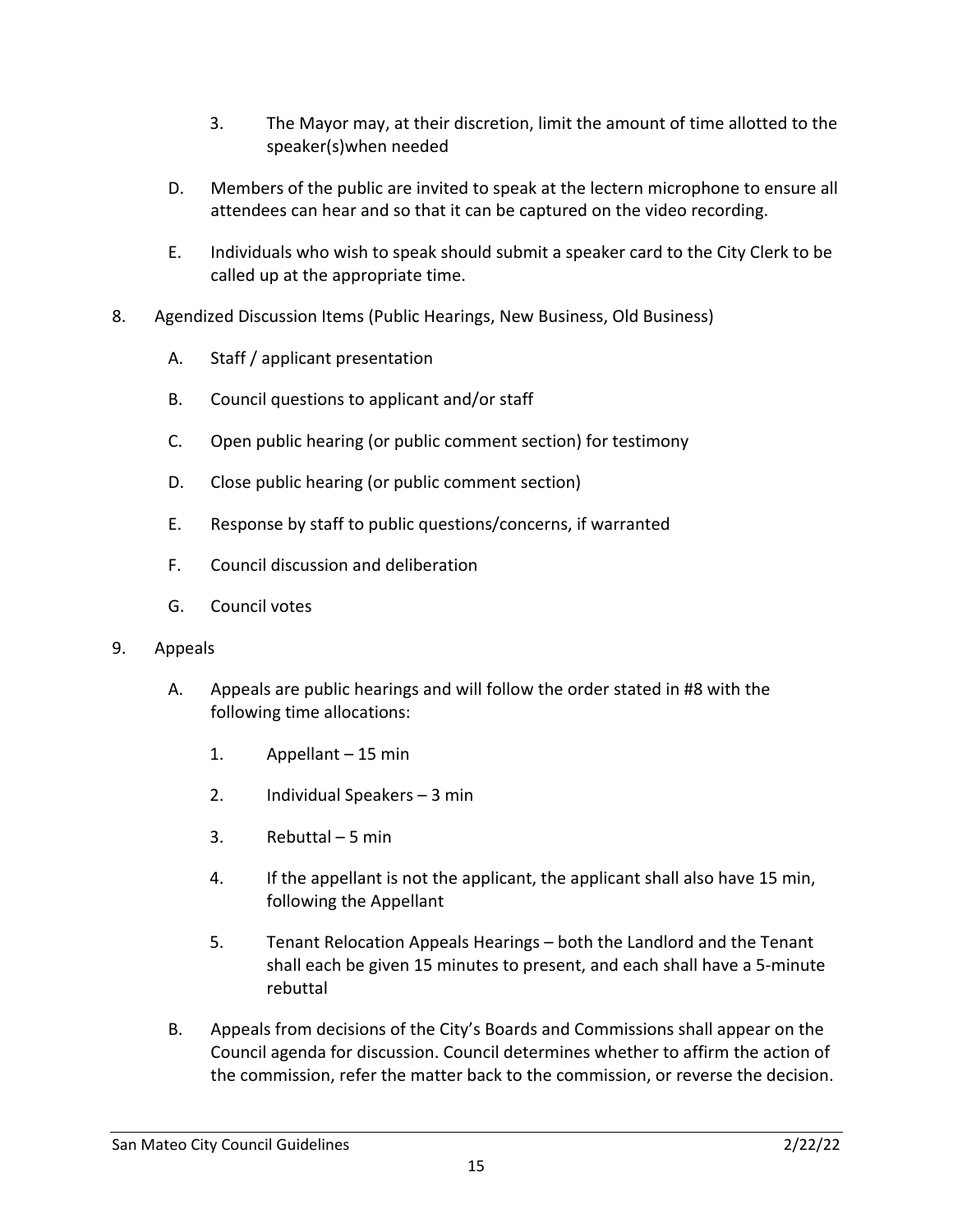- C. Any person that addressed the Council during one of the fifteen-minute periods may not speak again during the public comment period for individual speakers on the appeal.
- 10. Items Considered after 11:00 p.m.

At 11:00 pm Council will determine with a majority vote or consensus whether to continue with an item or if they will take up any remaining unheard items.

- 11. Action Minutes
	- A. The City Council shall use Action Minutes (action minutes contain very little, if any, narrative content) or light summary at the discretion of the City Clerk, to record their proceedings.
	- B. Motions and votes are shown in the record.
	- C. Media (audio/video) recordings will be used in order to provide a verbatim record of meetings as identified in the City's Records Retention Schedule.
- 12. Conflict of Interest
	- A. The Political Reform Act (PRA), implemented, regulated and enforced by the Fair Political Practices Commission (FPPC), controls financial conflicts of interest.
	- B. The other applicable law is Government Code §1090, which applies only to City contracts in which a public official has a financial interest.
	- C. Whenever it appears to a Council Member they may have a prohibited financial interest in any City contract, or an item that may be presented to the City Council, the Council Member should consult with the City Attorney at the earliest opportunity for advice on whether a disqualifying conflict of interest exists.
	- D. If the City Attorney is consulted on such a matter, the City Attorney shall provide their advice in writing, and shall provide a copy of their opinion to the City Council, the City Manager, and the City Clerk.
	- E. With full consideration of the City Attorney's advice, it is up to each individual Council Member to decide for him/herself whether there is a conflict of interest.
	- F. A member shall not vote upon any matter on which they have a conflict of interest.
	- G. A member shall openly state the reason for their conflict of interest.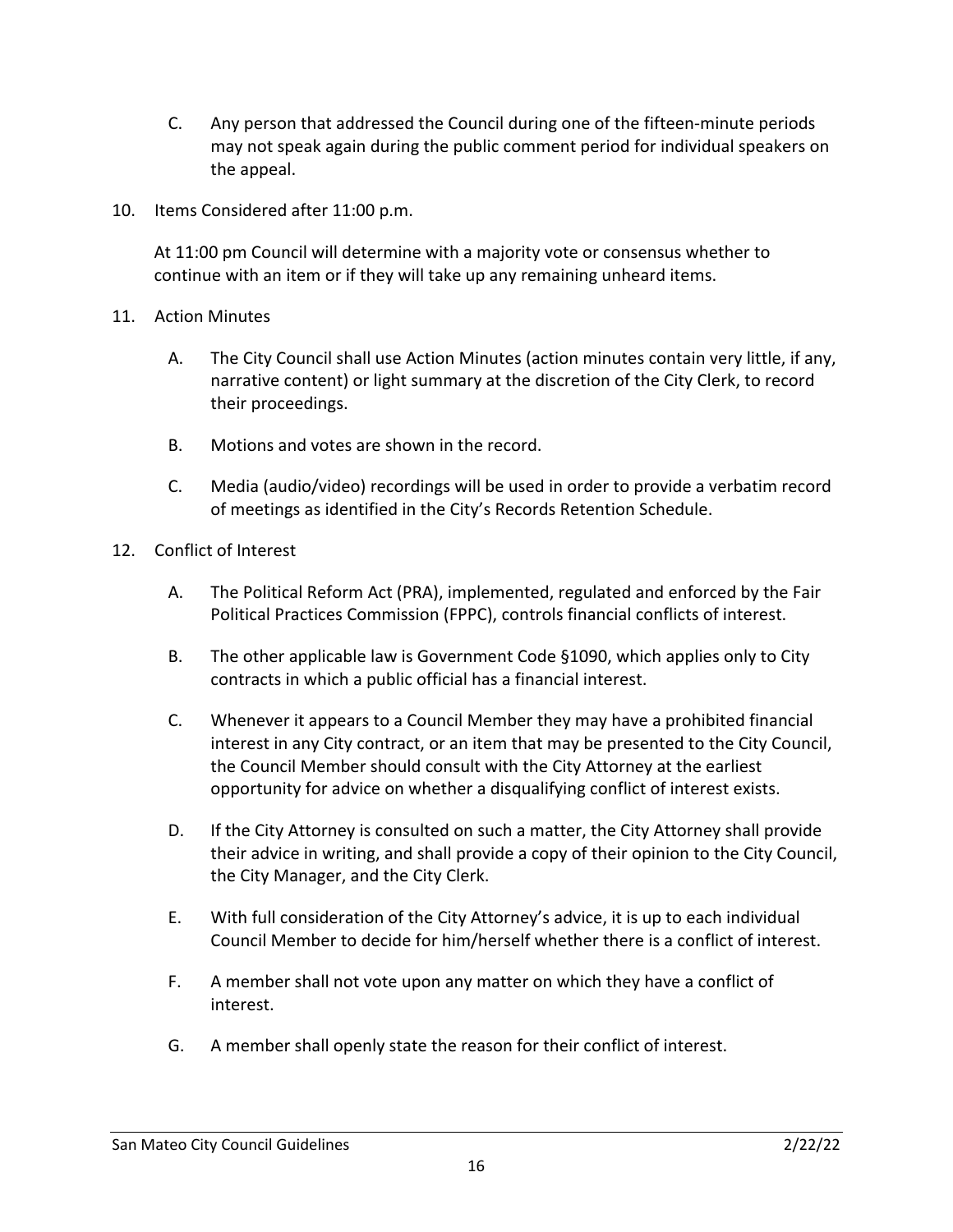H. A member who is disqualified by a conflict of interest shall recuse him/herself from the dais and leave the room unless it is during the Consent Calendar.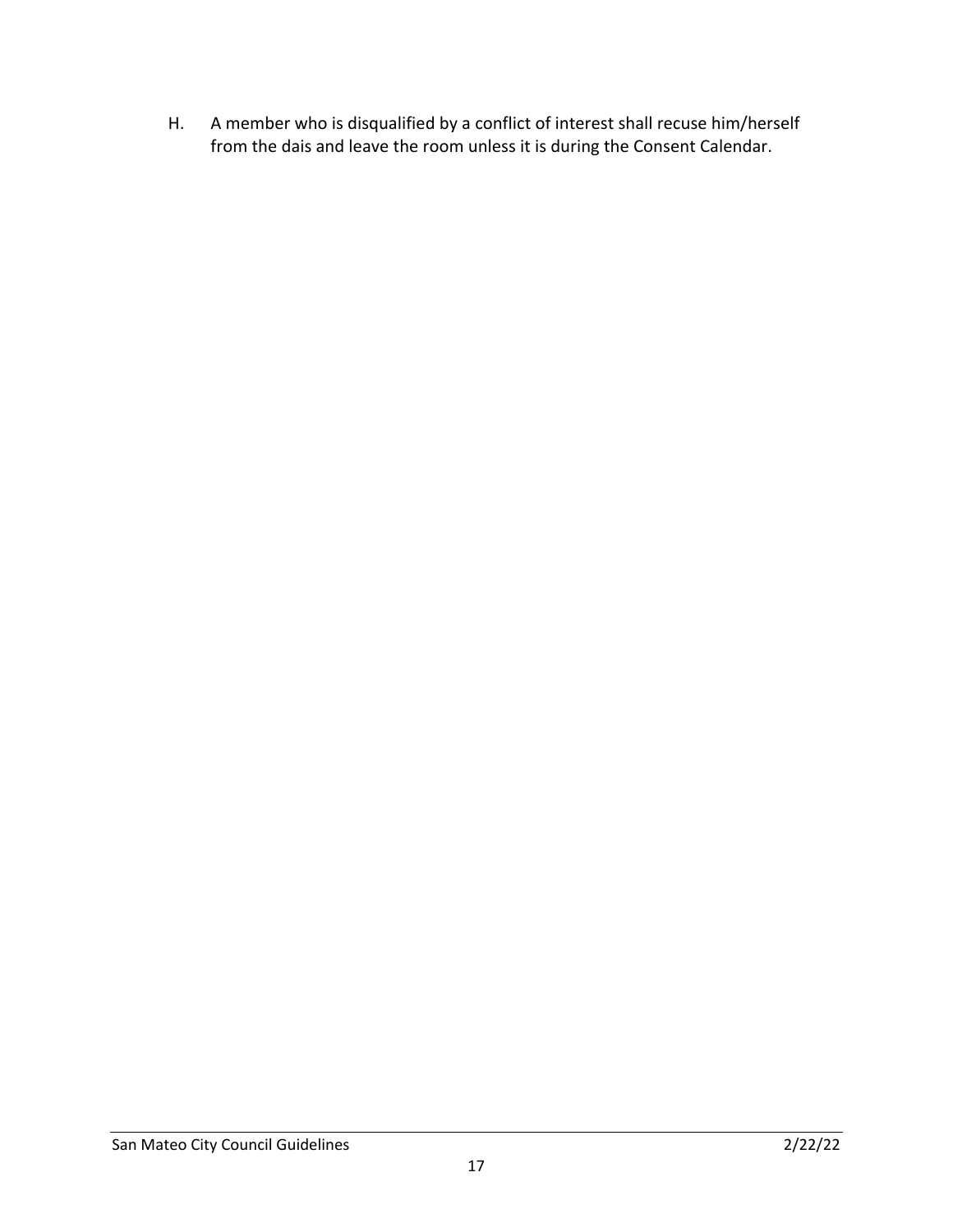#### **Chapter 8. Meeting Agendas**

<span id="page-17-0"></span>1. Agenda Order

City Council agendas will be prepared by the City Clerk and presented to the City Council in the order described below.

- A. Opening
	- 1. Pledge of Allegiance
	- 2. Roll Call
- B. Ceremonial matters

The presentation and receipt of ceremonial resolutions and celebrations not requiring formal legislative action. In order to ensure the business of the meeting can be handled timely, no more than three (3) items will be scheduled under ceremonial in any meeting; only one speaker representing the group; and no more than three (3) presentation slides may be used.

C. Consent Calendar

All matters listed under the Consent Calendar are considered by the Council to be routine and will be enacted by one motion without discussion. If discussion is desired, that item may be removed and considered separately.

D. Public Comment

Members of the public wishing to comment on any item not appearing on the agenda may address the City Council at this time. State law prevents Council from taking action on any matter not on the agenda. Comments may be referred to staff for follow up. Public comment is limited to a total of 15 minutes; however, an opportunity for additional public comment will be provided later in the agenda, if needed.

E. Public Hearing

Duly noticed hearings as mandated by local, state, or federal law, providing an opportunity for public review and comment of a proposed action by the Council.

F. Old Business

Non-routine items that have been presented before that require further oral presentation and/or discussion before action is taken.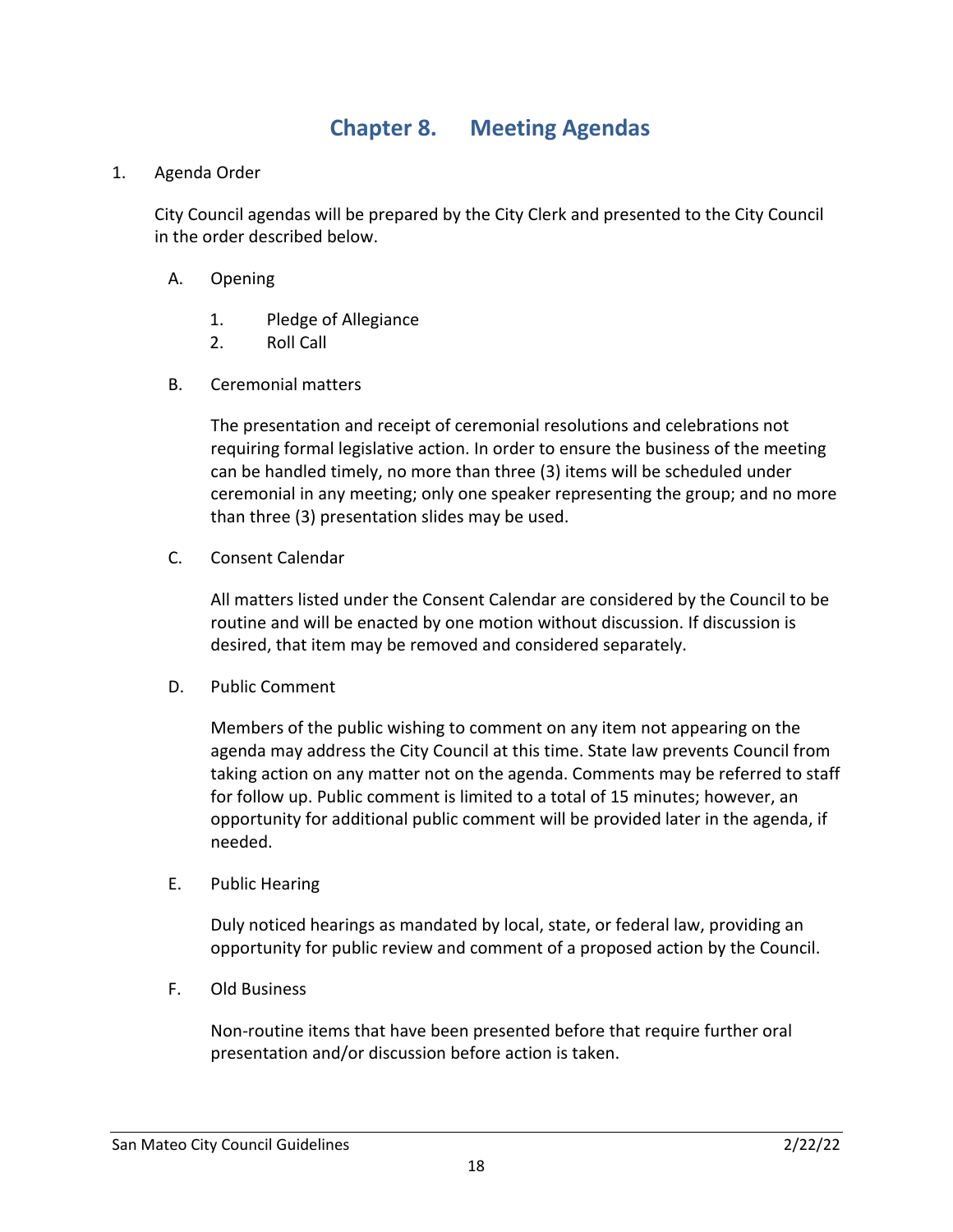G. New Business

Non-routine items requiring an oral presentation and discussion before action is taken.

H. Reports and Announcements

City Manager, City Attorney, and Council Members report on their various assignments and liaison roles, and Council Members may make individual requests to schedule future items for consideration. A majority vote of Council is required to place a request on a future agenda. If a Council Member is going to make a request to agendize an item, such as a resolution of support, a copy of the proposed resolution should be send no later than the time of the agenda packet issuance in order to give the other Council Members adequate time to review and determine if it is something they would like to support

- I. Additional Public Comment (if needed)
- J. Adjourn
- 2. Agenda Item Submission
	- A. Persons who can place matters on the agenda: City Manager or City Attorney
	- B. Council Member:
		- 1. A Council Member may request an item be considered on a future agenda and, upon agreement through a vote of a majority of Council, staff will prepare an agenda report and place the item on a future agenda. Before the vote staff will provide information on how much staff time is estimated to be required to produce the agenda report.
		- 2. Council Members may make this request verbally during a meeting or may submit a written request.
	- C. Members of the Public
		- 1. A member of the public may request Council action in the following ways:
			- a. Write a letter to the City Council
			- b. Speak during the Public Comment period at a City Council meeting
			- c. Attend annual Council goal setting meeting and provide input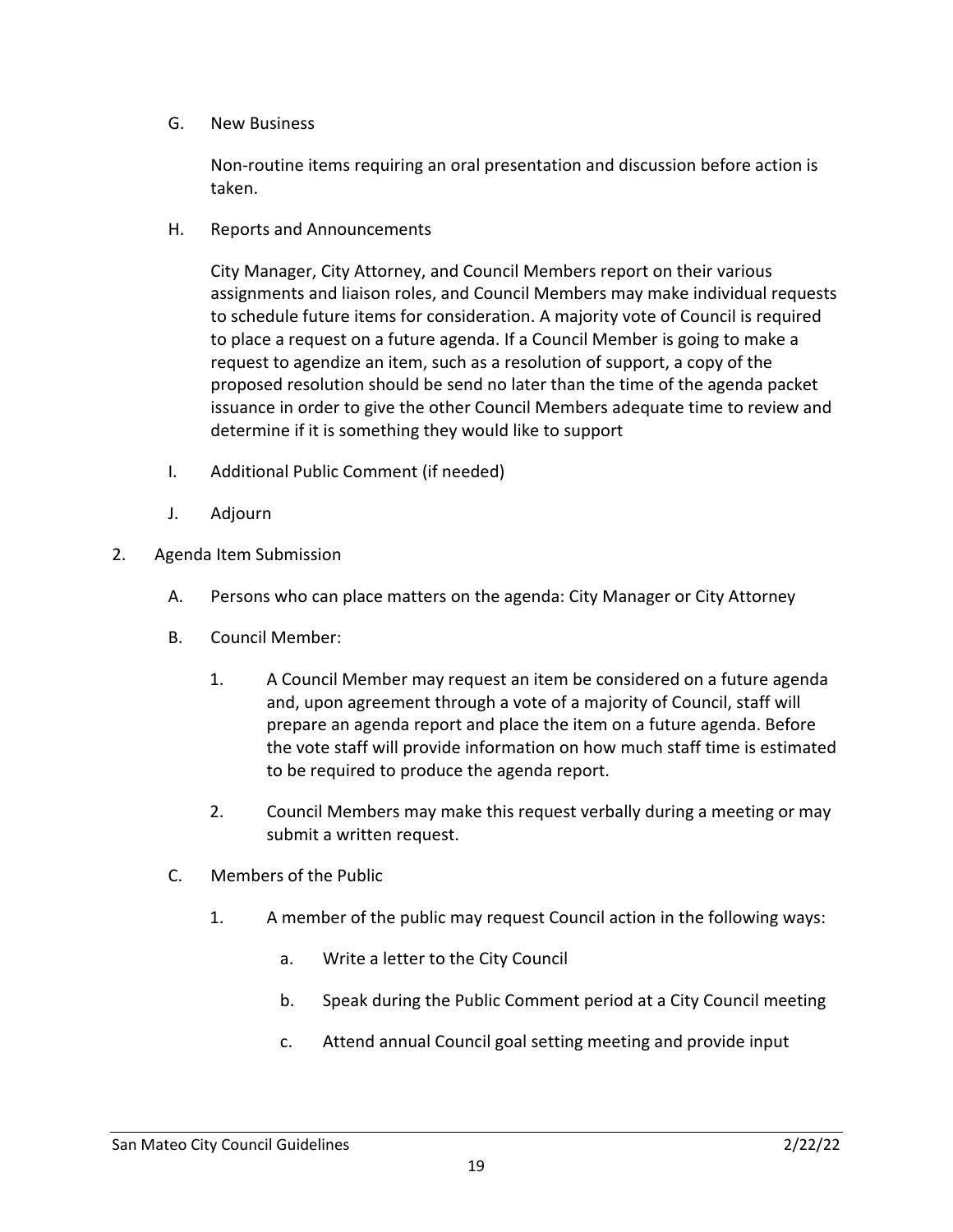2. Upon agreement of a majority of the City Council, Council will determine whether to place on a future agenda an item requested by the public.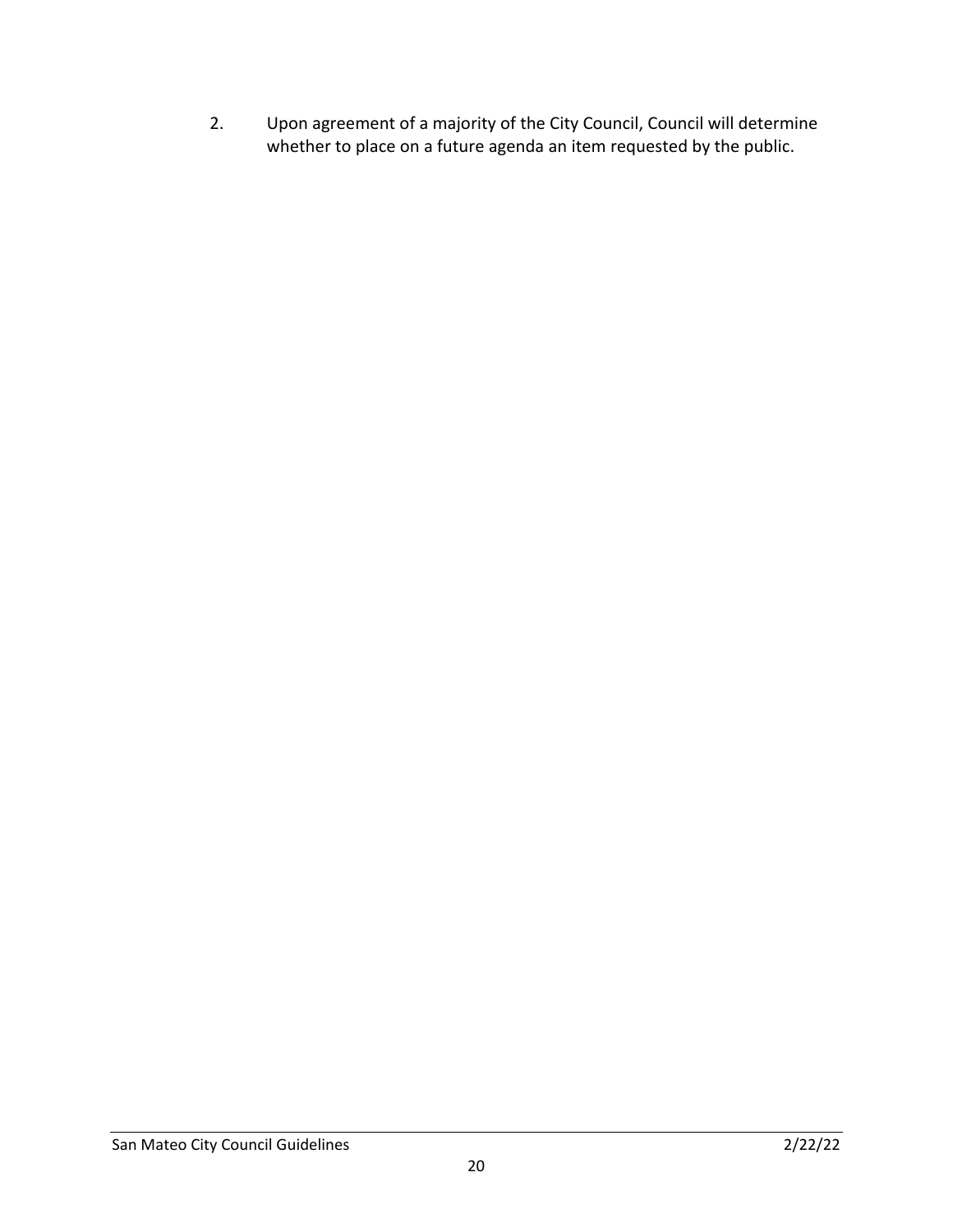#### **Chapter 9. Financial Matters**

- <span id="page-20-0"></span>1. Council Member Compensation
	- A. State law sets the overall level of compensation for City Council Members (California Government Code § 36516).
	- B. Compensation of Council Members is set by Resolution (see the San Mateo City Charter, [Section 2.03 Compensation\)](http://qcode.us/codes/sanmateo/view.php?topic=san_mateo_city_charter-ii-2_03&frames=off).
	- C. Council Member benefits are established in San Mateo City Charter, [Section 2.04](http://qcode.us/codes/sanmateo/view.php?topic=san_mateo_city_charter-ii-2_04&frames=off)  [Benefits and Expenses.](http://qcode.us/codes/sanmateo/view.php?topic=san_mateo_city_charter-ii-2_04&frames=off)
	- D. A full explanation of Council Member compensation is available on the City's [website.](http://www.cityofsanmateo.org/index.aspx?nid=2861)
- 2. City Council Expense Reimbursement Policy
	- A. Authorized Expenses
		- 1. City funds, equipment, supplies, titles, and staff time must only be used for authorized city business. Expenses incurred in connection with the following types of activities generally constitute authorized expenses, as long as the other requirements of this policy are met:
			- a. Communicating with representatives of regional, state, and national government on matters of interest to the City.
			- b. Meeting with City staff on matters relating to City business.
			- c. Attending educational seminars designed to improve officials' skill and information levels.
			- d. Participating in local, regional, state, and national organizations whose activities effect the City's interests; however, a member of the City Council shall not accept an elected or appointed position that would require anticipated costs to the City of more than \$100 annually without City Council approval.
			- e. Recognizing the service to the City (for example, thanking a longtime employee with a retirement gift of nominal value).
			- f. Attending fundraising events for nonprofit entities providing services of benefit to the City and /or its residents.
			- g. Attending City events.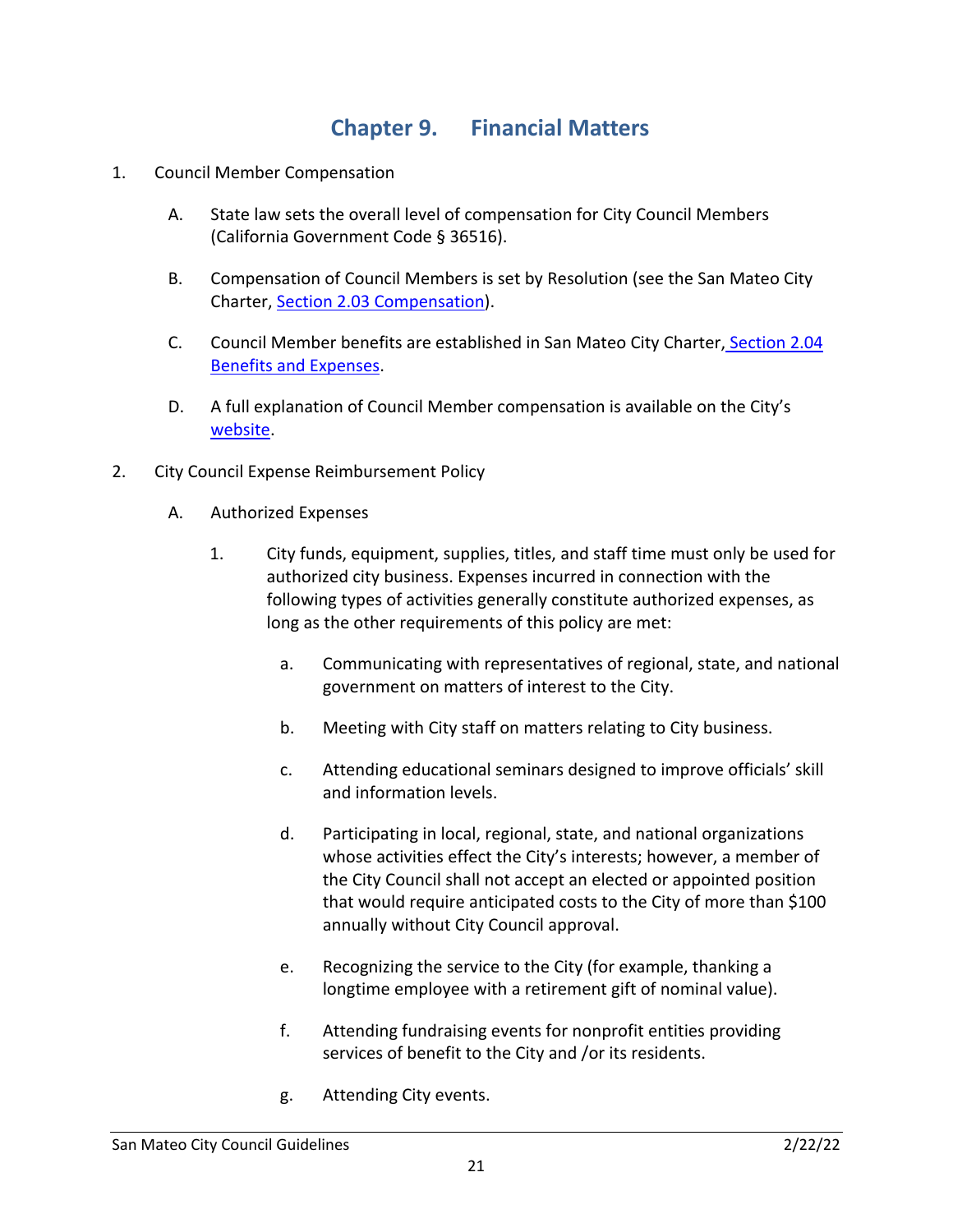- h. Implementing a City approved strategy for attracting or retaining businesses to the City, which will typically involve at least one staff member.
- 2. All other expenses require prior approval by the City Council.
- 3. The City will not reimburse the following expenses:
	- a. The personal portion of any trip.
	- b. Political contributions or events.
	- c. Family expenses, including partner's expenses when accompanying official on agency-related business.
	- d. Entertainment expenses, such as movies, sporting events, or cultural events.
	- e. Non-mileage personal automobile expenses, including repairs, citations, insurance or gasoline.
- B. Cost Control

To conserve City resources and keep expenses within community standards for public officials, expenditures should adhere to the following guidelines. If expenses are incurred that exceed these guidelines, the cost borne or reimbursed by the City will be limited to the costs that fall within these guidelines.

1. Airfare

Airfares that are equal to or less than those available through the League of California Cities, the California State Association of Counties and the State of California are presumed to be the most economical and reasonable for purposes of reimbursement under this policy. If no discounted airfare is available through these entities, then the most reasonable and economical airfare possible should be utilized.

2. Airport Parking

Long-term parking must be used for travel exceeding 24 hours.

3. Automobile

Mileage shall be reimbursed at IRS rates presently in effect (see www.irs.gov). These rates are designed to compensate the driver for gasoline, insurance, maintenance, and other expenses. In addition, drivers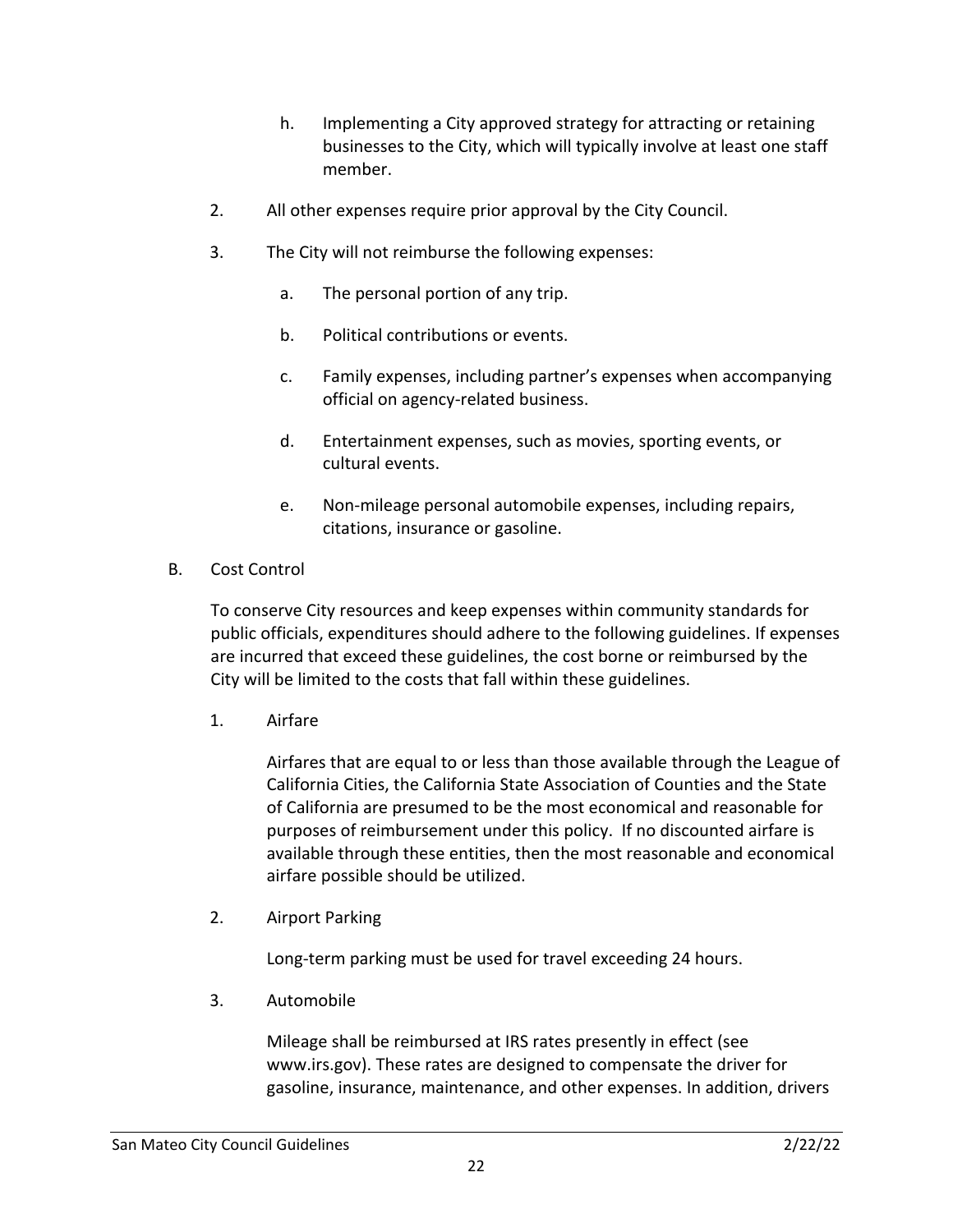may be reimbursed for bridge and road tolls. For rental vehicles, only receipted fuel expenses will be reimbursed.

4. Car Rental

Rental rates that are equal or less than those available through the State of California's website [Car Rental Resources for State Travel](https://www.dgs.ca.gov/OFAM/Travel/Resources/Page-Content/Resources-List-Folder/Car-Rental-Resources) shall be considered the most economical and reasonable for purposes of reimbursement under this policy.

5. Conferences/Meetings

If such lodging is in connection with a conference, lodging expenses must not exceed the group rate published by the conference sponsor for the meeting in question if such rates are available at the time of booking. If the group rate is not available, rates that are equal to or less than the group rate at the host hotel are presumed to be reasonable and reimbursable for purposes of this policy.

6. Internet

Officials will be reimbursed for Internet access connection and/or usage fees away from home, if Internet access is necessary for City business.

7. Lodging

Council members are expected to select the most cost-effective and logical lodging available, including utilizing the lodging at the conference/training site, if available. If there is not specific lodging associated with the official City business, the City shall pay for actual lodging expenses up to the United States General Services Administration (GSA) maximum rate allowed by location [\(Per Diem Rates | GSA\)](https://www.gsa.gov/travel/plan-book/per-diem-rates). This maximum applies to the room rate only and does not include any taxes or fees. Government rates for lodging are often available and should be sought. The City will pay only for standard single rooms, including taxes and fees, for individual Council members, and any additional nonbusiness expenses incurred will be paid by the Council member

8. Meals

The City will pay for a Council member's meals during authorized, required travel up to the per diem amount [\(Per Diem Rates | GSA\)](https://www.gsa.gov/travel/plan-book/per-diem-rates). If meals are included in the cost of a conference or training, the City will not pay for a meal that an employee elects to purchase from another source. Unlike lodging, using the per diem methodology for meals that is limited to the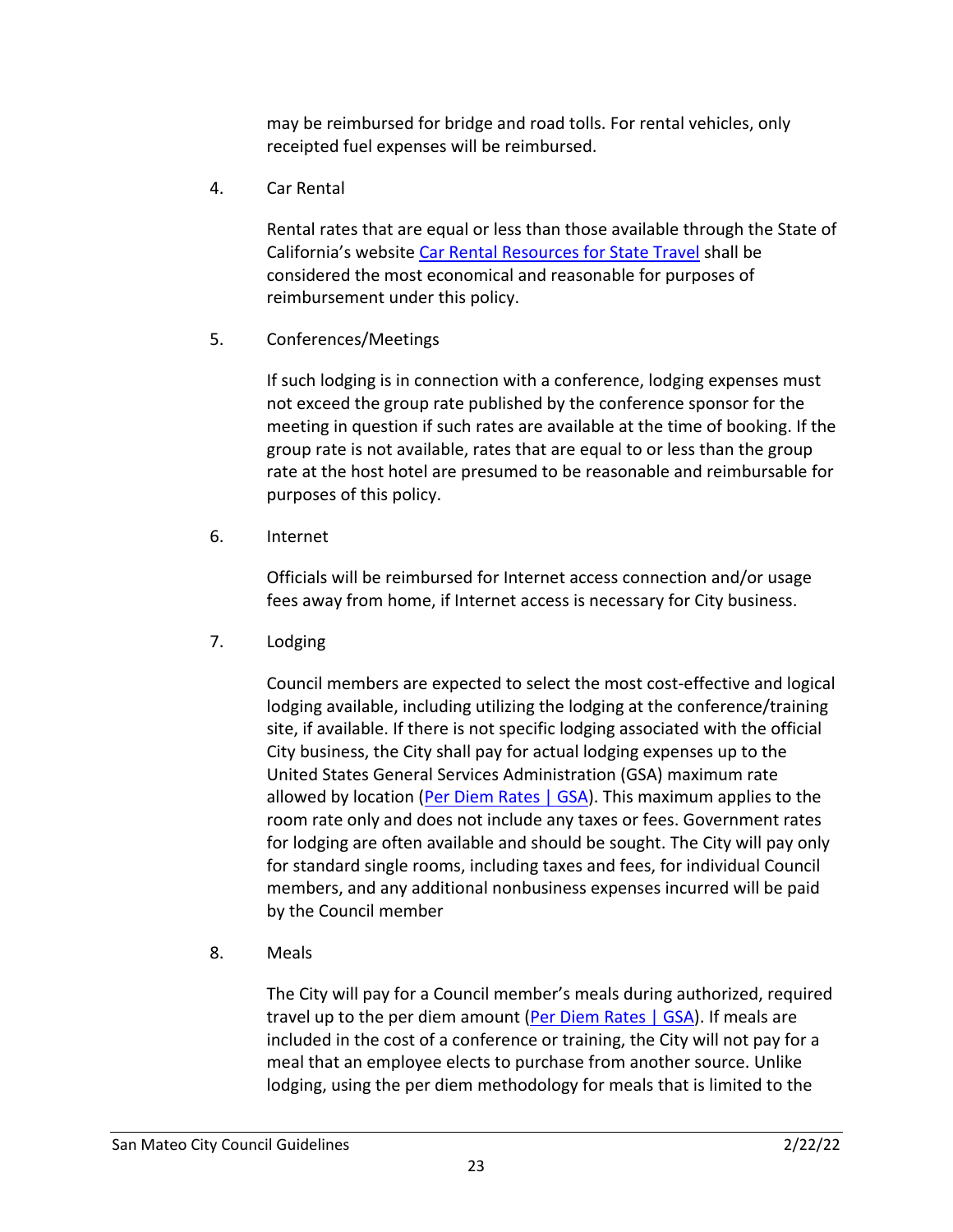GSA amount eliminates the need for employees to submit receipts. Thus, the Council member only needs to report the per diem amounts in the expense report, but not the actual receipts. This only applies to meals, as all other travel expenses require a receipt to substantiate the purchase.

When the meal function is an organized event, the official or employee shall be reimbursed the amount being charged by the event organizer for the meal. The City will not pay for alcohol/personal bar expenses.

9. Taxis/Shuttles

Taxis or shuttle fares may be reimbursed, including a 15 percent gratuity per fare, when the cost of such fares is equal or less than the cost of car rentals, gasoline, and parking combined, or when such transportation is necessary for time-efficiency.

10. Telephone/Fax/Cellular

Officials will be reimbursed for actual telephone and fax expenses incurred on City business. Telephone bills should identify which calls were made on City business.

11. Transportation

Officials traveling on City business shall use the most economical mode and class of transportation reasonably consistent with scheduling needs and cargo space requirements, using the most direct, time-efficient route. Government and group rates must be used when available.

- C. Expense Reports
	- 1. Expense reimbursement requests must be submitted on an expense report form provided by the City. Reports must document how the expenditure met the requirements of this policy.
	- 2. Expense reports must be submitted within 30 days of an expense being incurred; and must be accompanied by receipts documenting each expense.
	- 3. Expense reports are a public record.
- D. Audits of Expenses

All expenses are subject to verification that they comply with this policy.

E. Reports on Meetings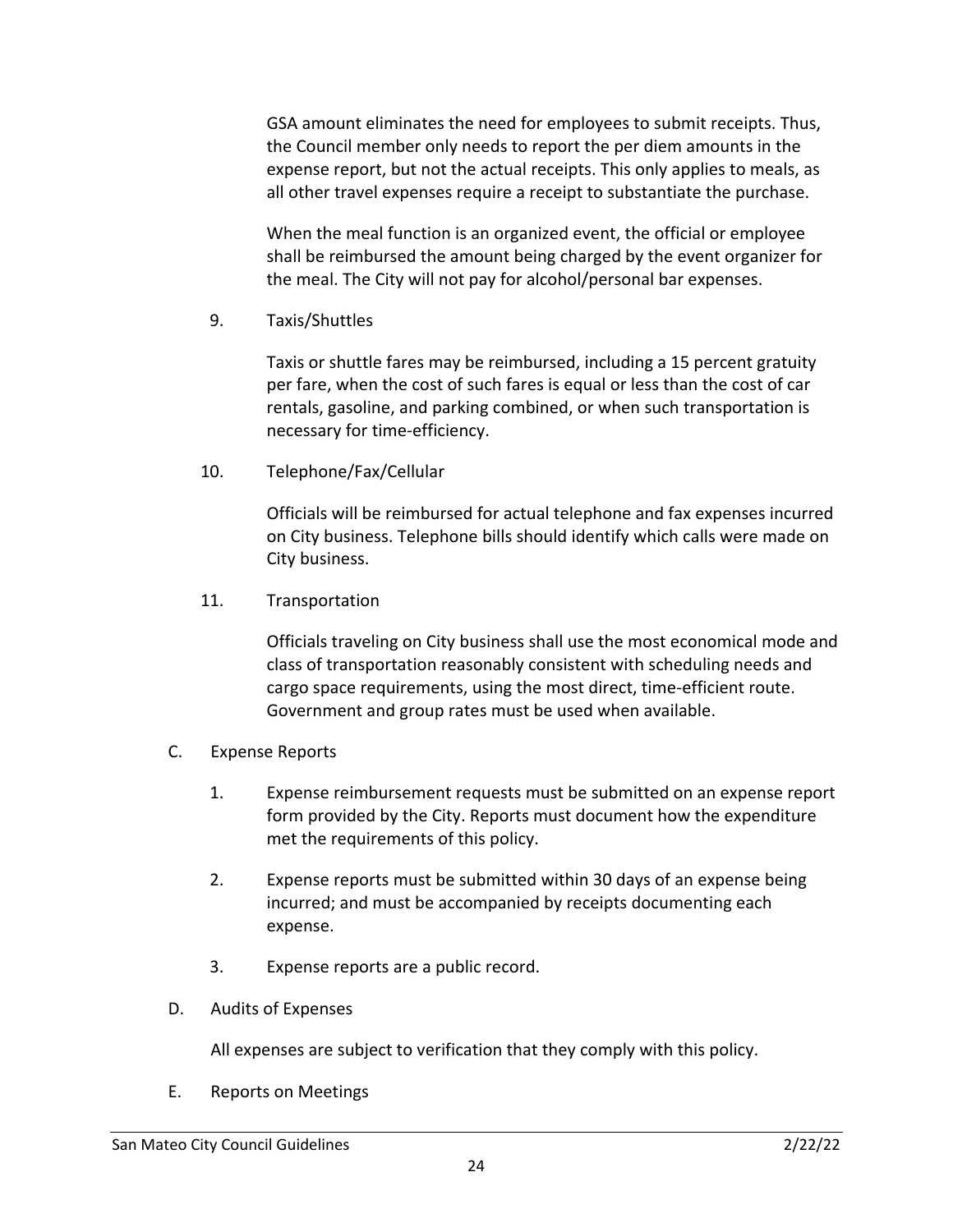Each official shall briefly give an oral report on any Brown Act meetings they attended for which they receive expense reimbursement at their next City Council, Board, or Commission meeting.

F. Violation of this Policy

Under state law, use of public resources or falsifying expense reports in violation of this policy may result in any or all of the following: 1) loss of reimbursement privileges, 2) a demand for restitution to the City, 3) the agency's reporting the expenses as income to the official to state and federal tax authorities, 4) civil penalties of up to \$1,000 per day and three times the value of the resources used, and 5) prosecution for misuse of public resources.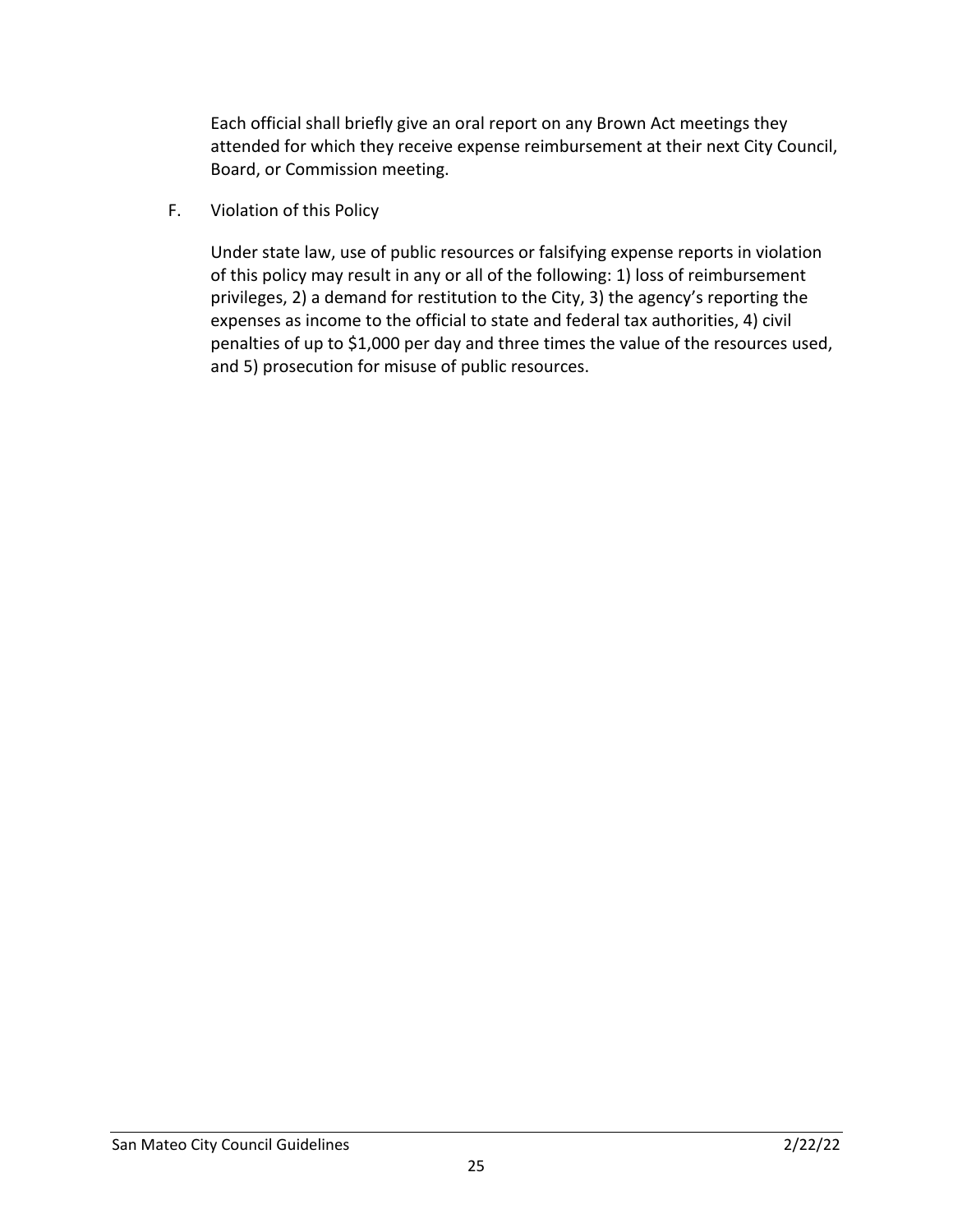### **Chapter 10. Communication**

<span id="page-25-0"></span>1. All communications are public records.

All letters, memoranda, email communications, texts and other social media platform writing involving City Council Members and members of boards, commissions, committees, and task forces, the subject of which relate to the conduct of government or the performance of any governmental function, with a few exceptions as outlined in the Public Records Act, are public records.

- 2. The Council, in adopting this policy, does not waive attorney-client-privilege or any other privilege associated with a closed session authorized under the Ralph M. Brown Act.
- 3. Ralph M. Brown Act

Each Council Member should be mindful of all of the requirements of the Brown Act in communicating with each other.

- 4. Mail Processing
	- A. Members of the City Council may receive mail and other materials through City Hall.
	- B. City Clerk staff open all incoming mail for the Mayor and Council Members, unless it is labeled personal and confidential.
	- C. City Clerk's Office staff disseminate these materials to individual Council Members. City Staff will scan and email correspondence.
	- D. General correspondence addressed to Council Members as a whole may be opened and delivered to all Council Members, if appropriate.
- 5. Correspondence
	- A. The City Clerk is authorized to receive and take administrative action on all correspondence directed to the City Council. The City Clerk may also respond to correspondence submitted to the full City Council on non-agenda items or authorize a staff member to respond. A courtesy copy is provided to each Council Member.
	- B. Generally, correspondence relating to a specific City Council agenda item shall be distributed with the agenda report; correspondence received after the publication of agenda packet is to be compiled and distributed to the City Council prior to the City Council meeting (known as a Dais packet). This additional correspondence is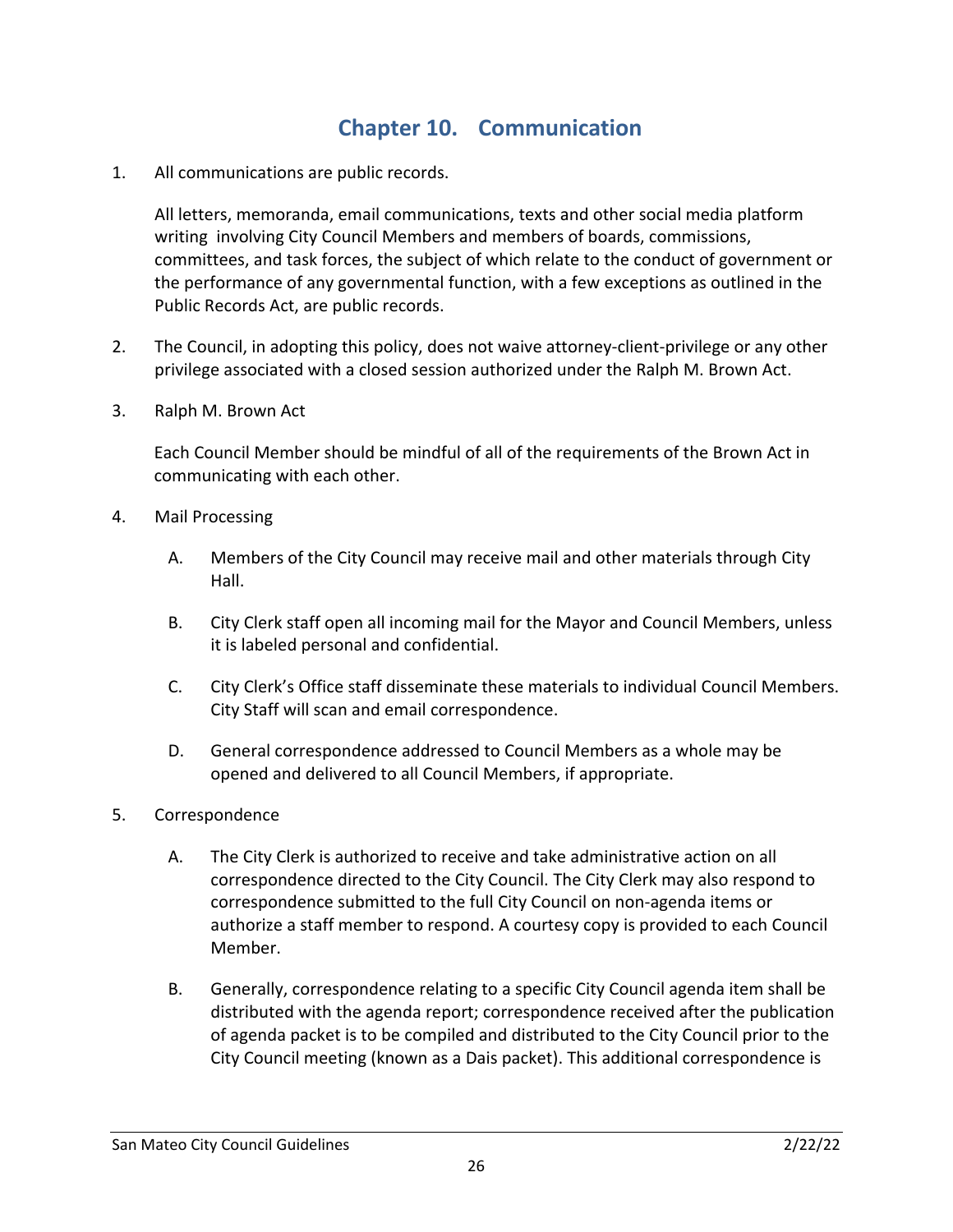appended to the Agenda Report as public comment on the public meeting portal and in the records repository permanent record.

- C. After the City Council has taken a position on an issue, official correspondence should reflect this position. While Council Members who may disagree with a position are free to prepare correspondence on such issues as private citizens, City letterhead, official City Council title, and staff support should not be utilized. In addition, City letterhead and staff support cannot be utilized for personal or political purposes.
- D. City letterhead, logo, insignia and brand, as well as staff support, cannot be utilized for personal or political purposes.
- 6. Electronic Communication Record Retention
	- A. All emails sent and received through the City server are saved for at least two years on the City's network and are subject to the Public Records Act.
	- B. Communication on social media sites are saved for at least two years.
	- C. Text messages sent on any City-provided device are saved for at least two years.
- 7. Social Media Use as a Council Member

Social media are internet-based platforms that allow for interactive communication and engagement with the public. These may include (without limitation): Facebook, Twitter, Instagram, YouTube, TikTok, Snapchat, blogs, etc.

The City's image as a professional organization is critical to maintaining the respect of the public, and members should use discretion when posting or communicating on social media. If Council Members choose to maintain and use personal social media accounts to conduct City business, they must follow current federal and state regulations, as well as Council and City policies.

- A. Brown Act: Social media postings may turn into an interactive dialogue. The Brown Act has expanded to provide guidance on elected officials use of media platforms that are free of charge and open and accessible to the public.
	- 1. Permitted Uses: You may answer questions, provide information to public and solicit information from the public about city business; share a City post to your Council Member site; and tag other elected officials in a post.
	- 2. Prohibited Uses: A majority of the members may not use social media to discuss agency business and a member may not respond directly to any posting by another member regarding agency business including no 'likes' 'thumbs up', 'emojis' or other symbols.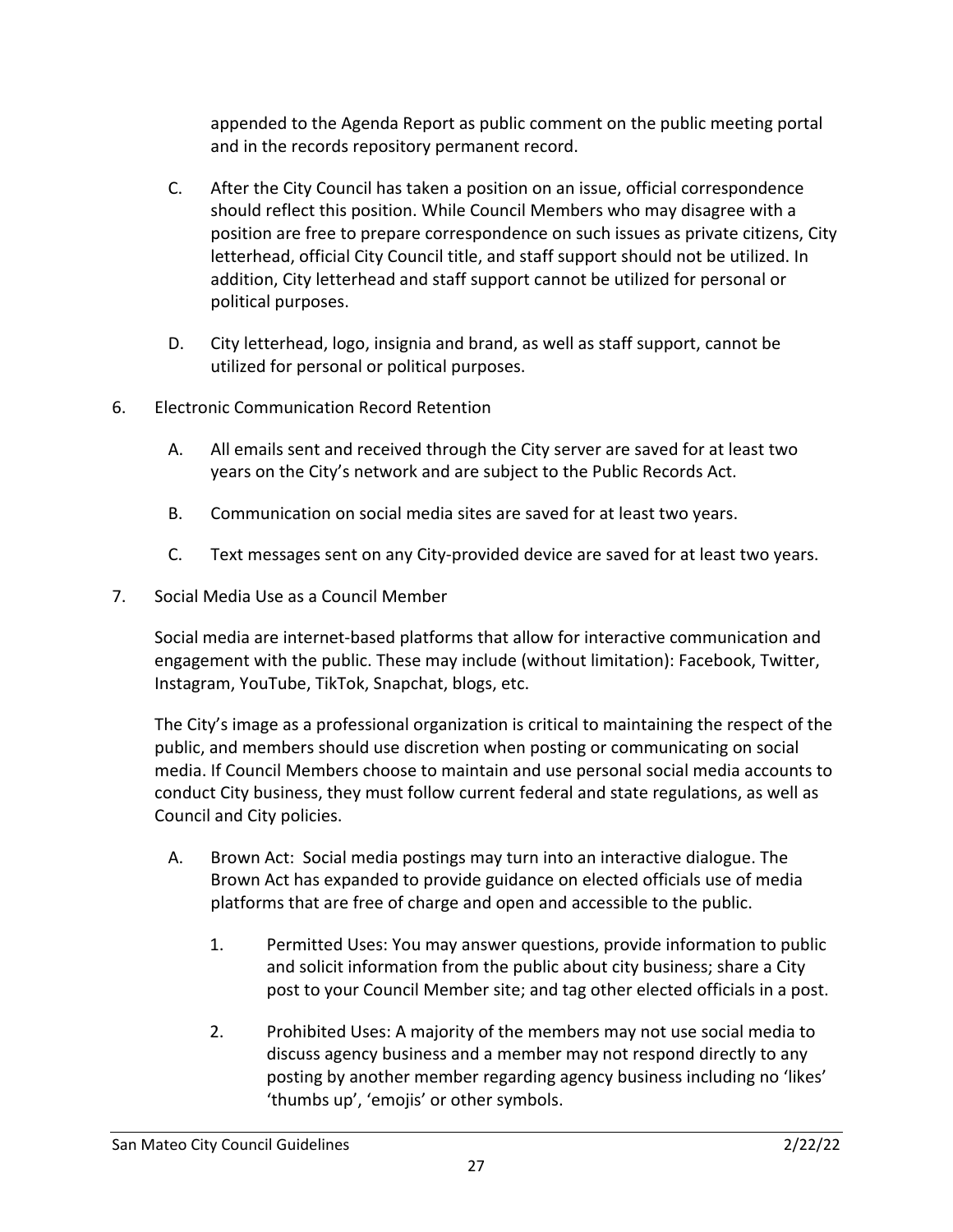- B. First Amendment. Councilmember social media platforms can become public forums subject to First Amendment requirements. If a social media platform is 1) used for City business and 2) has interactive features that are accessible to the public without limitation, it is a public forum. The City's Social Media Policy contains rules for public participation and addresses what will constitute unacceptable content. In general, officials may not block a member of the public from their social media sites if those sites have become public forums. If unacceptable content appears on a site that has become a public forum, please consult with City staff.
- C. Public Records: Members are prohibited from deleting social media posts and related comments regarding any City-related matters to avoid violating the California Public Records Act. Social media is subject to the City's record retention schedule.
- D. Best practices: Officials should be honest and accurate when posting information or news, especially when communicating during a crisis or emergency. Any mistakes, misstatements and/or factual errors must be corrected quickly upon discovery. When possible, news of citywide importance should first be announced by the official City-affiliated accounts then can be reshared by Council Members. Unless the member has been designated to serve as a spokesperson, members should never represent themselves as a spokesperson for the entire Council or City. Members should be mindful of recognizing that accomplishments of the City or Council are achieved by collective action of the entire body or organization.
- 8. Written Communications for Council Meetings
	- D. The deadline for the receipt of written communications for inclusion in the agenda packet is up to 4:00 pm the Wednesday before the Council meeting. This is to allow for adequate staff review and analysis, and to ensure public access to information, all plans, correspondence, and other documents supporting planning applications being heard by the City Council.
	- E. To be included in the Dais packet, communication may be received up until 4:00 pm the day of the scheduled meeting.
	- F. Materials distributed to Council Members during the meeting shall be available for viewing by the public during the meeting if the materials were prepared by the City or a Council Member, or at the conclusion of the meeting if prepared by another person.
	- G. If a Council Member receives materials regarding an agenda item, they shall forward it the City Clerk and the City Manager as soon as possible.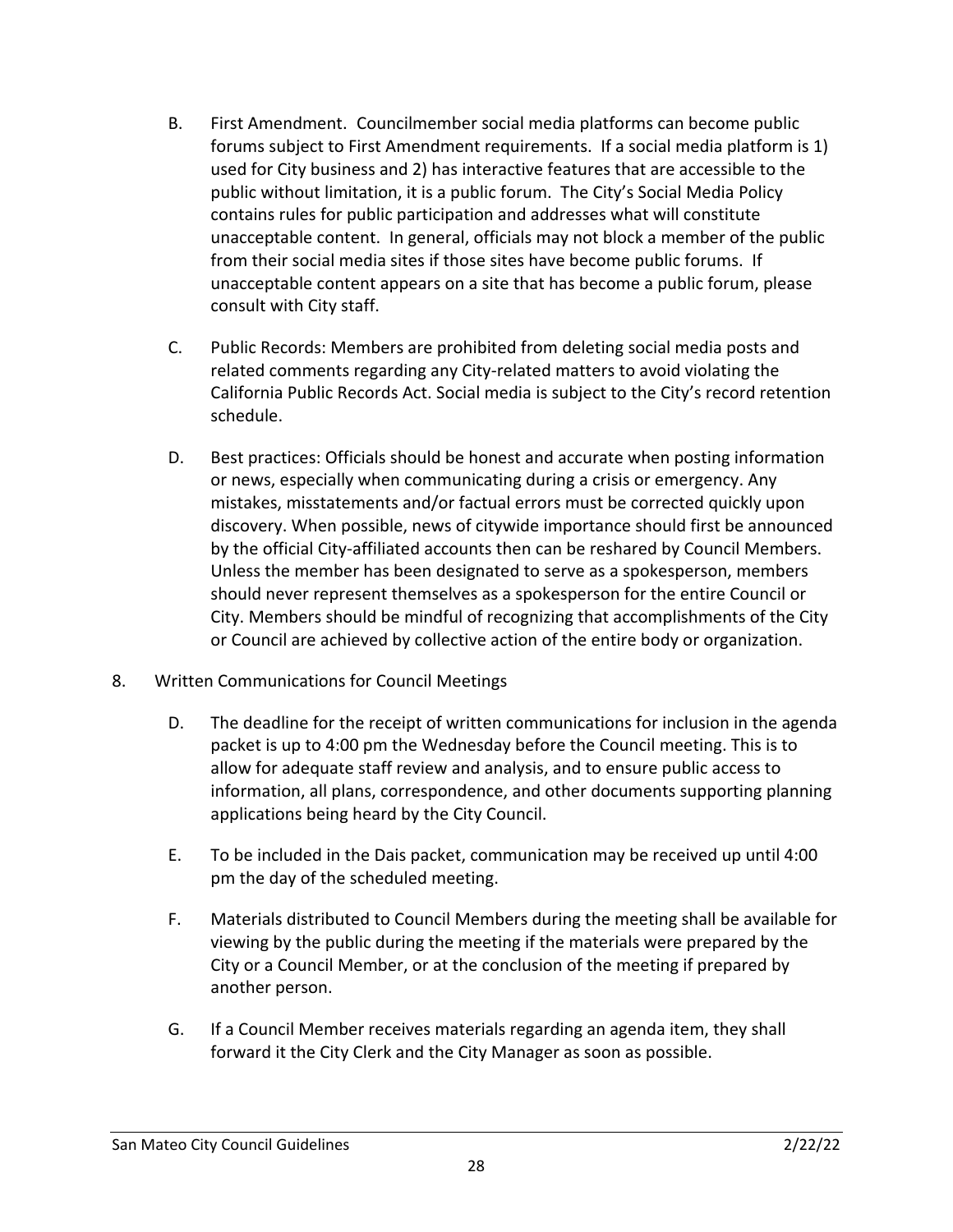- H. If late correspondence is received, the City Council will determine at the meeting whether to continue or refer the item to the appropriate Board and/or Commission if significant changes to a project, or significant new information has become known.
- 9. Council Communication to Boards and Commissions
	- A. Council Members should be mindful not to unduly influence—through their attendance—the decision at a Board or Commission meeting so as not to get ahead of the process.
	- B. It is not appropriate for a Council Member to make public comments at a Board or Commission meeting.
- 10. Council Staff Relations
	- A. Individual Council Members may make requests of City staff through the City Manager or Department Head for limited research and information without the formal concurrence of a majority of the member's colleagues. Requests that will require significant staff time may be referred to the full Council and only pursued if supported by a majority of the Council.
	- B. Council Members are encouraged to submit their questions on agenda items to the City Manager or Department Head (copying the City Manager) as far in advance of the meeting as possible so that Staff can be prepared to respond at the Council meeting.
	- C. Council Members should direct any questions on agenda reports to the City Manager or designee.
	- D. Clarifications or technical questions will be answered before the meeting whenever possible.
	- E. Questions and all Staff-prepared responses will be forwarded to all Council Members.
- 11. Speaking for "the City"

Similar to written correspondence, when Council Members are requested to speak to groups or are asked the City Council's position on an issue, the response should reflect the position of the City Council as a whole. Of course, a member may clarify their vote on a matter by stating, for example, "While I voted against X, the City Council voted in support of it." When representing the City at meetings or other venues, it is important that those in attendance gain an understanding of the City Council's position rather than that of an individual member.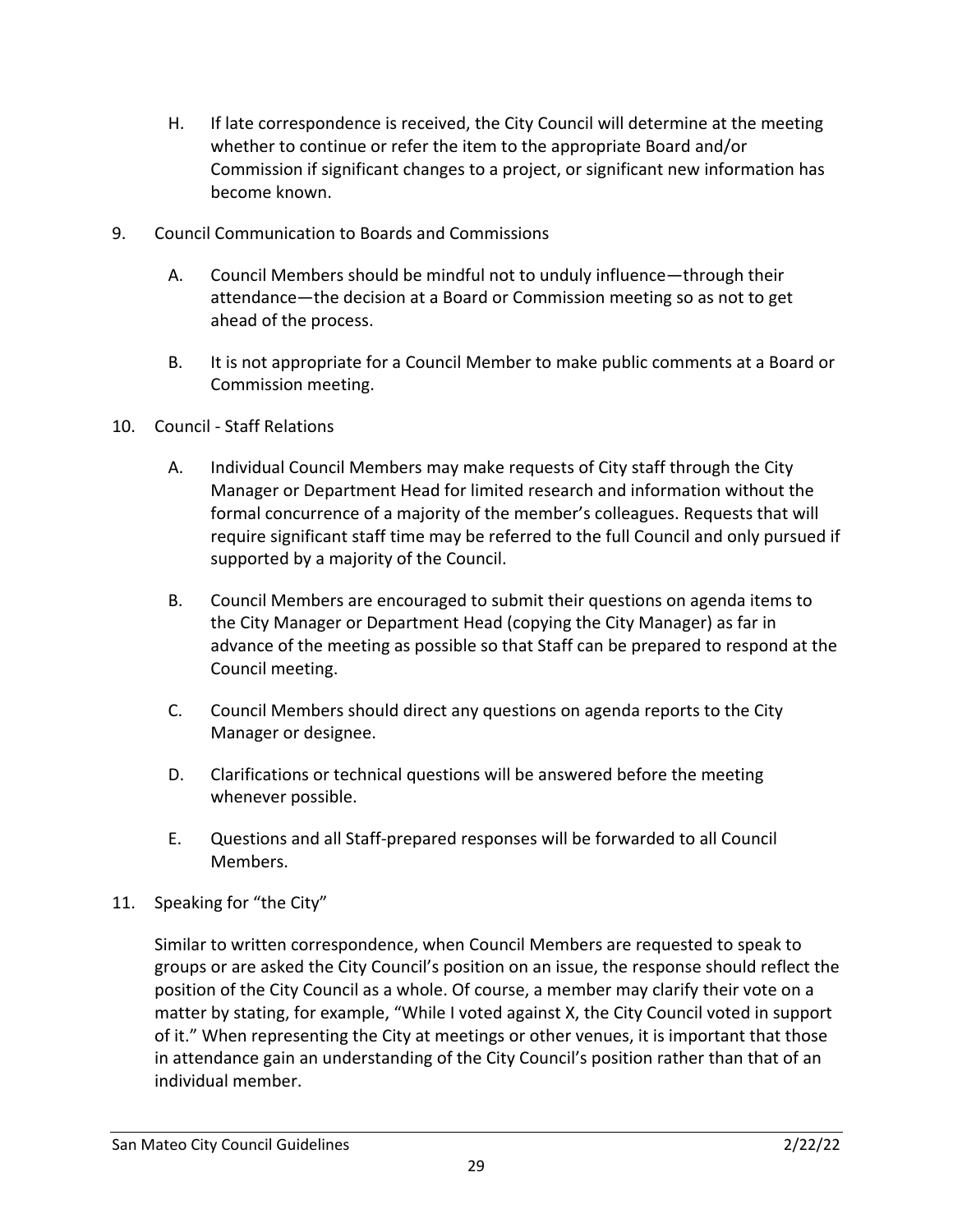#### 12. Speaking as an Individual

On occasion, Council Members may wish to transmit correspondence on an issue upon which the City Council has yet to take a position or about an issue for which the City Council has no position. In these circumstances, members should clearly indicate in their communications that they are not speaking for the City Council as a whole, but for themselves as an individual member of the Council. City letterhead and office support may be utilized in these circumstances.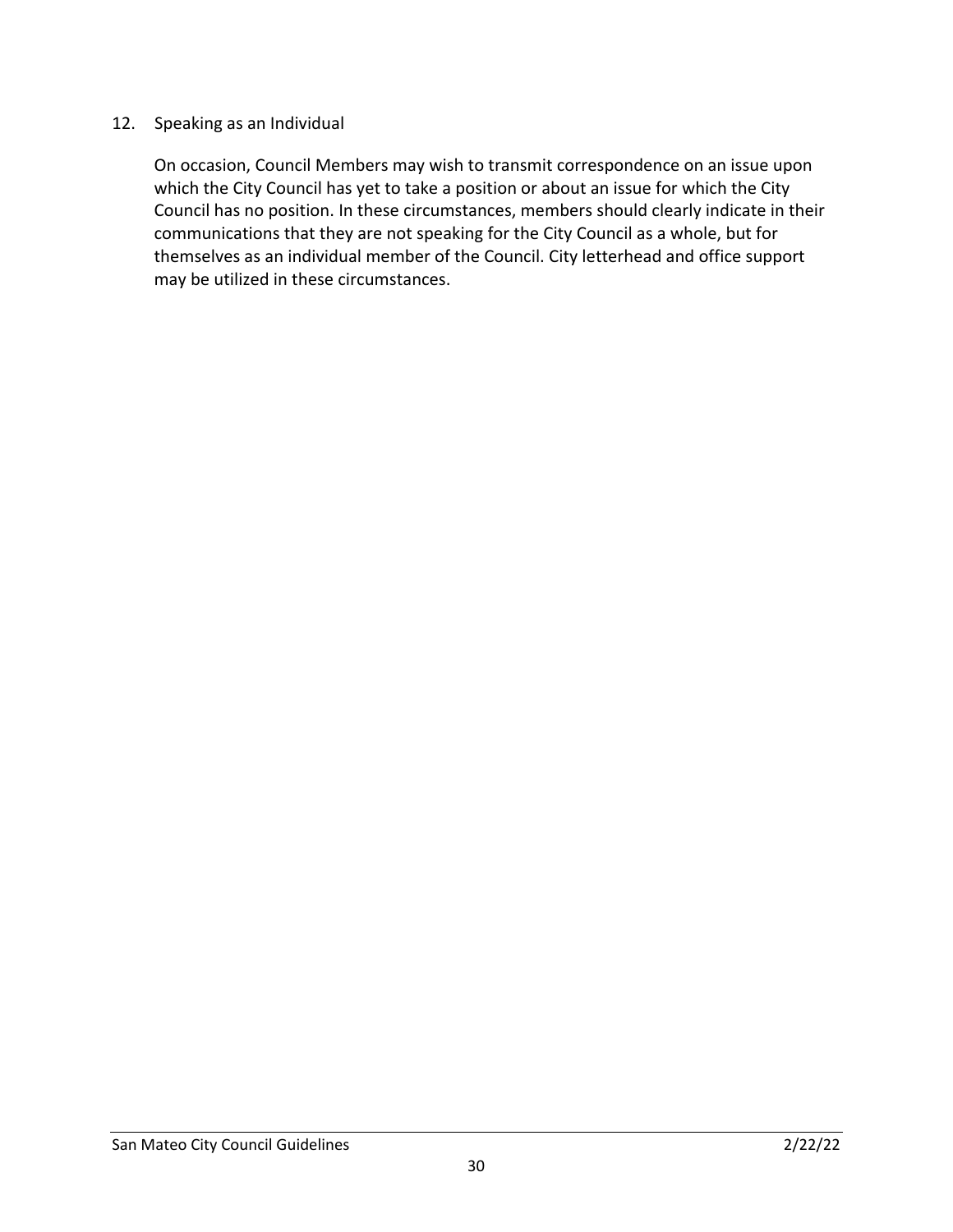#### **Chapter 11. Legislative**

- <span id="page-30-0"></span>1. Council Legislative Committee
	- A. It is the policy of the City Council that the Council be involved in the development of the City's position on significant pending federal and state legislation that may directly impact the City of San Mateo.
	- B. The offices of Mayor and Deputy Mayor are the Council's Legislative Committee.
	- C. The Legislative Committee may meet annually or as needed to draft the City's legislative priorities; and shall meet when necessary to develop recommendations for the City's position on legislative matters.
	- D. Pending legislation for consideration by the Legislative Committee can be submitted to the Committee by a Council Member, City Manager, or by a Commission Staff Liaison if a majority of their commission voted in favor of submission to the Legislative Committee.
	- E. The Committee's recommendations shall be presented to the City Council for its consideration; if there is a pressing and urgent need to comment on pending legislation and getting approval in a City Council meeting is not practical, the Legislative Committee may take immediate action to communicate with legislators and copy the entire City Council on the communication and provide a brief report of action taken under Reports and Announcements at the next City Council meeting
	- F. The Council shall direct the Mayor or other City official to communicate the City's position on legislative matters to the appropriate legislative bodies.
- 2. Ceremonial Matters
	- A. There are several different types of action the Council may take to provide recognition or express appreciation:
		- 1. Certifications of Appreciation or Recognition

Commendations typically issued to acknowledge the activities of a person or organization. These certificates may be issued by any member of the Council without formal action. Examples of traditional recipients would include departing Board and Commission Members, high school students with 4.0 grade point averages, Chamber of Commerce Outstanding Businesses Awards, winners of local art or speech contests, etc.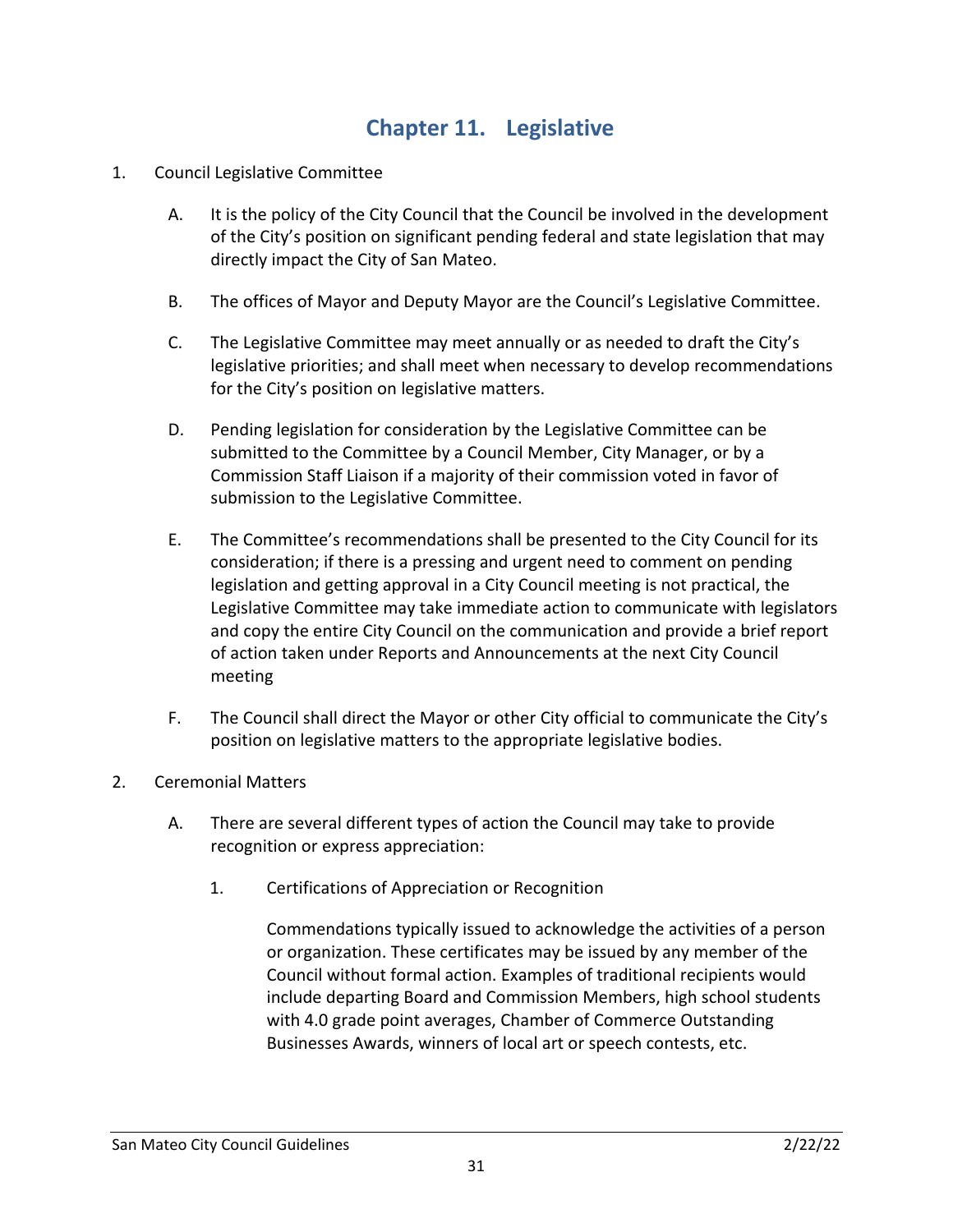2. Commendatory Resolutions

Typically used to handle matters requiring some type of formal memorialization such as the retirement of a long-tenured employee, or outgoing Mayor or Council Member.

3. Proclamations

Public announcements directing attention to a person, organization, or event. Proclamations will be issued subject to the policy described below.

- B. Preparation of City Proclamations
	- 1. It is the policy of the City Council to issue proclamations for certain events or causes, when such a proclamation positively impacts the community and conveys an affirmative message to residents. Examples of causes for which proclamations are regularly and routinely issued include; but are not limited to: notable accomplishments by citizens, youth groups, schools, local organizations, non-profit groups, and local events that deserve special recognition. Discretion should be used in determining whether or not to issue a proclamation. Proclamations that are political in nature, are controversial, or that likely would not enjoy a high level of community interest and support, are discouraged.
	- 2. It will be the policy of the City Council to process requests for proclamations in the following manner:
		- a. The City Clerk will review the request with the Mayor.
		- b. If the Mayor determines that the proclamation request is consistent with the policy stated above, the Mayor will direct the City Clerk to prepare the proclamation and the proclamation will be issued.
		- c. If the Mayor determines the proclamation request is not consistent with the policy stated above, the request will be routed to the other Council Members to determine if there is interest in issuing the proclamation.
		- d. If a Council Member has interest in issuing the proclamation that the Mayor determined was not consistent with this policy, that Council Member will sponsor the item and shall be responsible for drafting the language to be contained in the proclamation. The sponsor Council Member shall provide the draft proclamation language to the City Clerk.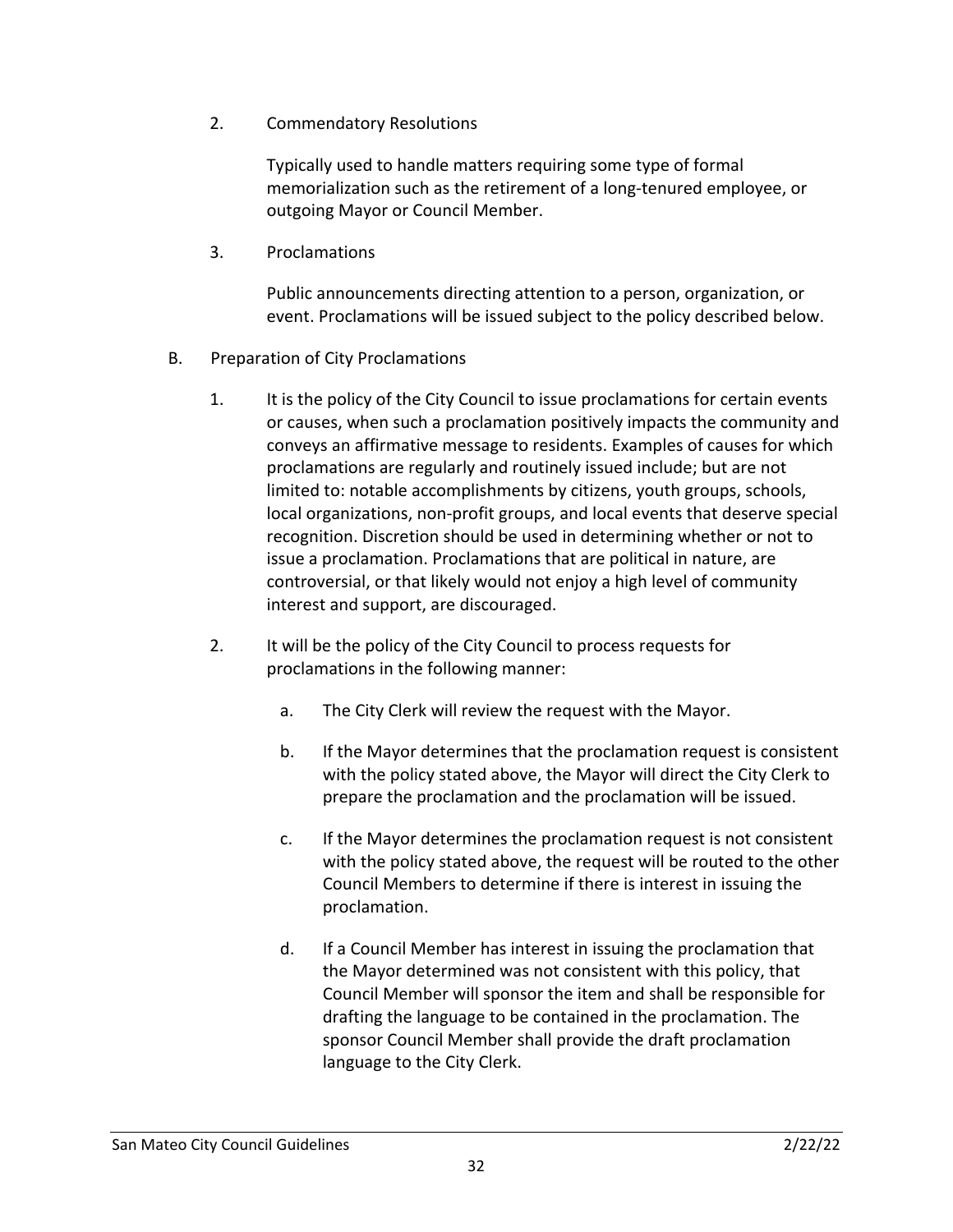e. Upon receipt of the draft proclamation language, the City Clerk will place the item for consideration to considering issuing on the Consent Calendar at the next available meeting. The proclamation will be issued upon a majority vote of the Council. Depending on the nature and time-sensitivity of the request, the Mayor and Deputy Mayor can act without full formal concurrence of the Council when the situation warrants.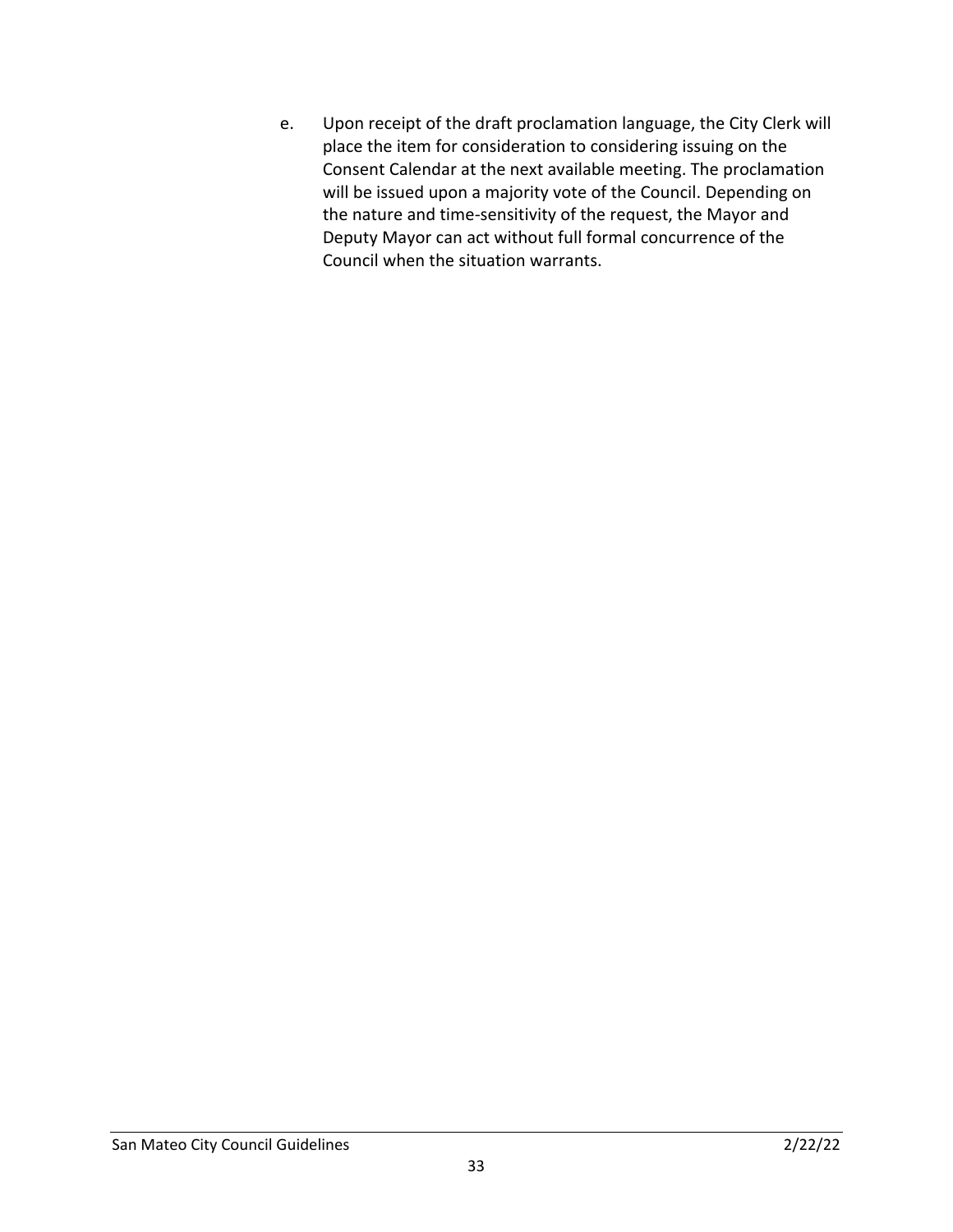#### **Chapter 12. Council Liaison Roles**

- <span id="page-33-0"></span>1. The City Council will collectively review and approve liaison appointments. The recommended appointments will, to the best of the Council's ability, attempt to match the requested positions with the needs of the respective body and the experience of the Council Member, while also attempting to equitably balance the distribution of assignments.
- 2. It is generally suggested that newly elected Council Members undertake a limited number of assignments during their first year, to allow opportunity to gain familiarity with the obligations and expectations of the role.
- 3. The assignment of City Council liaisons is conducted annually according to the following process:
	- A. Following the reorganization in December, the City Clerk will distribute a memo to each Council Member which will include a list of potential liaison assignments.
	- B. Each Council Member will complete the list in a manner which prioritizes the assignments of interest to them; and will submit their list to the City Clerk in December.
	- C. The ranking process uses the following methodology:
		- 1. Top priority = I really want this (please mark at most only two #1s)
		- 2. This is something I would like to have
		- 3. I'll take this one for the team
		- 4. I do not want (perhaps the meeting timing does not work for you)
	- D. The City Clerk will assemble responses into a table and provide to the Mayor. The Mayor uses the following additional criteria to make assignments: Continuity assignments remain with the assignee unless the member is opting to step down from the role (see section 5 below); assignments will be assigned by highest priority desired with 1's first, 2's second etc.; in case of ties, overall balance and then seniority will be taken into account (for example, did the Council Member get their other first choice? Does the Council Member have other "plum" continuity assignments; Ideally, everyone will get at least one of their top priorities; and you do not need to use your top rankings to hold onto continuity assignments.
	- E. In the event that a liaison has not been identified for each commission, the Mayor will divide any remaining liaison positions amongst the Council, attempting to equitably balance the distribution of the assignments and associated workload.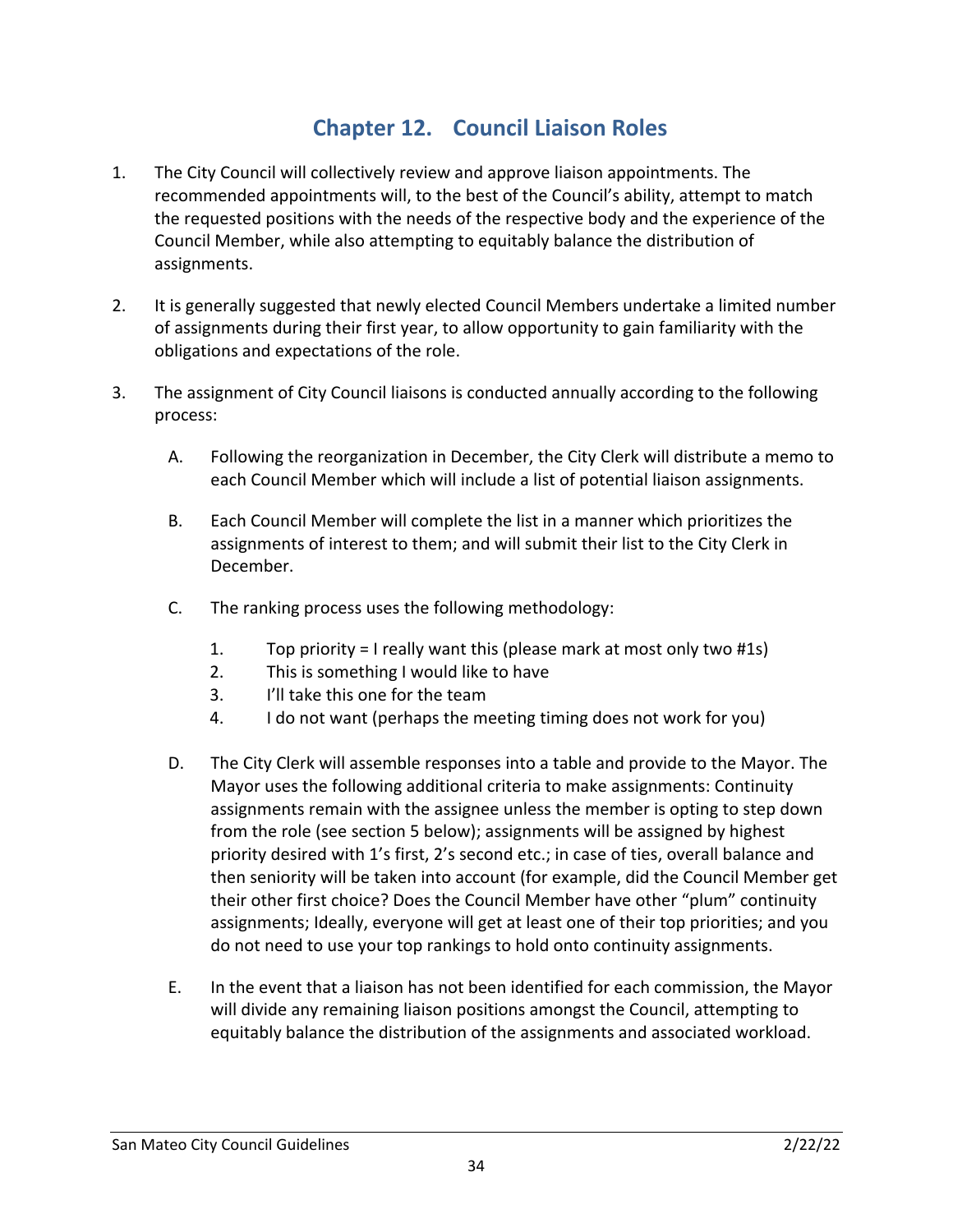- F. The Mayor, working with the City Manager and City Clerk, will utilize the responses to present an Agenda Report and conduct a discussion at the first meeting in January regarding the liaison appointments.
- G. The Mayor and Deputy Mayor have traditionally been assigned to the following bodies:
	- 1. City Council Legislative Committee ordered by Resolution 158 (1981)
	- 2. City Budget and Audit Committee
	- 3. Council of Cities City Selection Committee (Mayor)
	- 4. Honorary Chair of Sister Cities Association (Mayor)
- H. The City Clerk shall maintain a list of all such appointments. The final liaison list will be distributed to all Council Members and posted on the City's website.
- 4. Liaison to the City's Boards and Commissions
	- A. Each of the City's Boards and Commissions has a Council Member who serves as its Council liaison.
	- B. Council Members should act as an advisor and resource to commissioners and the commission's staff liaison when issues regarding process, procedure, attendance, interpersonal or public relations arise.
	- C. The Council liaison serves on the Appointment Subcommittee for the Commission they are assigned to. In the event the Mayor is serving as the commission's liaison, the minimum subcommittee shall consist of the Mayor and Deputy Mayor.
- 5. Continuity Appointments to External Agencies
	- A. The City Council has identified certain appointments for which there is a strong need and desire for consistency and continuity in terms of Council participation and representation and the Mayor will maintain the current Council Member assigned as liaison to that body. The Council will have an opportunity at its annual review to see if a supplemental designation is needed due to changing conditions or if new bodies have been added to the list. All continuity appointment should also have an Alternate assigned, so a member can be ready to take over the role if needed.
		- 1.
	- B. Liaison appointments to these bodies would not annually be re-assigned to another Council Member, as this would not provide the desired consistency. If it became necessary to re-assign the liaison for one of these bodies as the result of a vacancy or other reason, the liaison role would not typically be assigned to a newly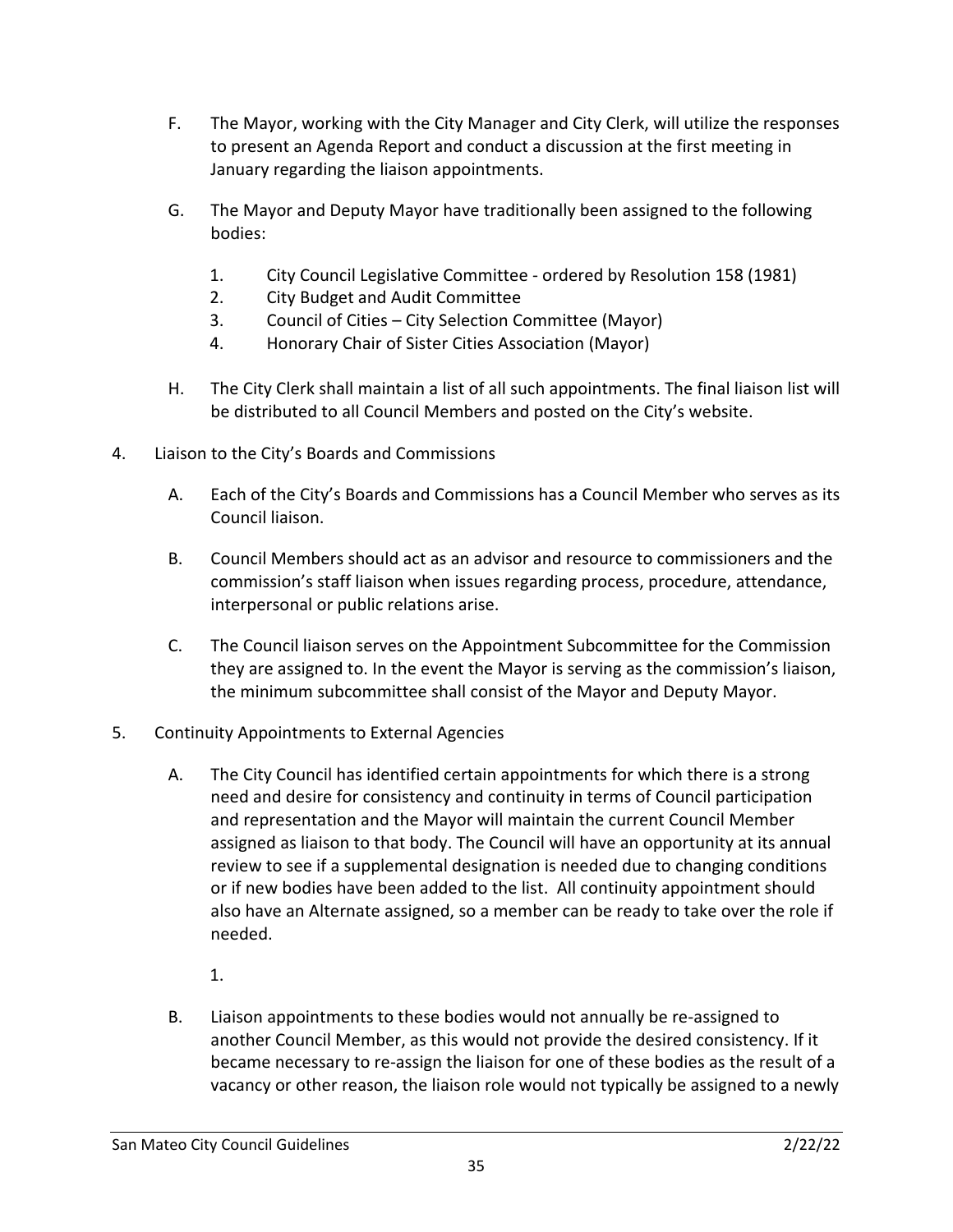elected Council Member. A Council Member with an interest in serving as liaison to any of these continuity bodies should confer with the current representative; and consider acting as an alternate or "shadowing" the current liaison for a time to learn more about the body's functions and duties.

- C. If a Council Member who is assigned as liaison to one of the aforementioned bodies anticipates leaving office, every effort should be made to mentor another Council Member so that those critical relationships can continue uninterrupted.
- 6. Council of Cities Appointments
	- A. In the case of appointments made by the regional Council of Cities City Selection Committee, upon receipt of the City Selection Committee agenda packet listing all positions and nominees to be voted on, if time allows, the City Council may schedule a special meeting prior to the Council of Cities meeting to discuss and agree upon preferred appointees. this will allow the Mayor, or their proxy, to have clear direction on whom to vote for that reflects the best interest of the City. If scheduling a meeting is not practical, the Mayor and Deputy Mayor may confer on the vote. In the case of nominations from the floor at the City Selection voting meeting, the Mayor, or their proxy, will vote their conscience based on the feedback previously given by the City Council as a whole. In December every year upon the Mayor's rotation, a standing proxy shall be filled out and filed with the City Selection Committee for the year naming who may vote in the Mayor's absence. The Deputy Mayor will be given first priority followed by any Council Member who has the most latitude and ability to attend the meetings.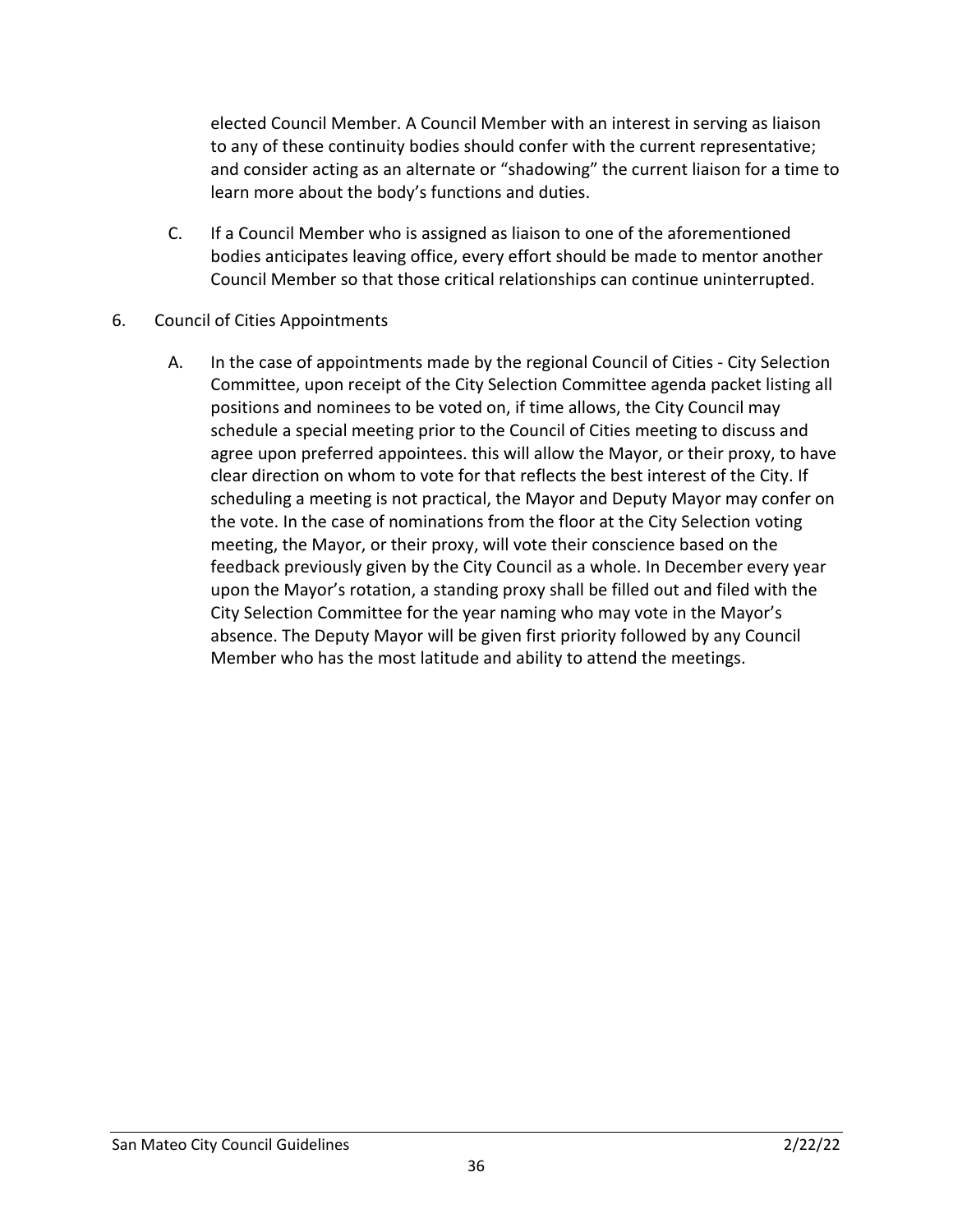### **Chapter 13. Boards and Commissions**

- <span id="page-36-0"></span>1. Refer to the San Mateo [City Charter Article VI](http://qcode.us/codes/sanmateo/view.php?topic=san_mateo_city_charter-vi&frames=on) on Boards and Commissions.
- 2. Council Members should refrain from participation at Board and Commission meetings to avoid influencing the outcome of those meetings.
- 3. Reappointments, Vacancies, and Appointments
	- A. The City Clerk's Office manages the Boards and Commissions (hereafter referred to as "Commission" for ease of reference) application process. The process begins with the Clerk contacting members who are eligible for appointment to a second term and finding out their interest in reappointment.
	- B. The City Clerk then shares the results with each appointment subcommittee and receives direction on the need to schedule an agendized appointment subcommittee meeting to provide direction on reappointments. The default is that currently serving Commissioners will each be interviewed for reappointment. However, if it is determined that a commissioner's performance is outstanding, or that other factors necessitate keeping them in their role, then an automatic reappointment can occur with a majority vote or majority consensus of the City Council. Any commission seat selected for re-interviews, means the seat will be processed as part of the full annual recruitment and the currently sitting commissioner may be interviewed along with other applicants.
	- C. The City Clerk recruits for all open seats utilizing multiple avenues including: advertising, website, social media, and networking lists to present qualified candidates to the Council for consideration.
	- D. The interview and selection of candidates is an open process.
	- E. The City Clerk receives the applications (ideally a minimum of three applications is sought for each vacant seat) and arranges for the appropriate sub-committee, in a noticed special meeting, to interview applicants and form their recommendation.
	- F. Commissioners, Board and committee members (hereafter referred to as "Commissioners" for ease of reference) serve staggered terms.
	- G. An "Appointment Subcommittee" may include up to five City Council members. The City Council shall appoint the members of the Appointment Subcommittee. As a minimum, the Appointment Subcommittee shall include; and a quorum shall be established as: 1) the Mayor (or their Council designee) and the Council liaison to the Commission. The Department Head affiliated with that Commission shall participate as a non-voting member of the Appointment Subcommittee.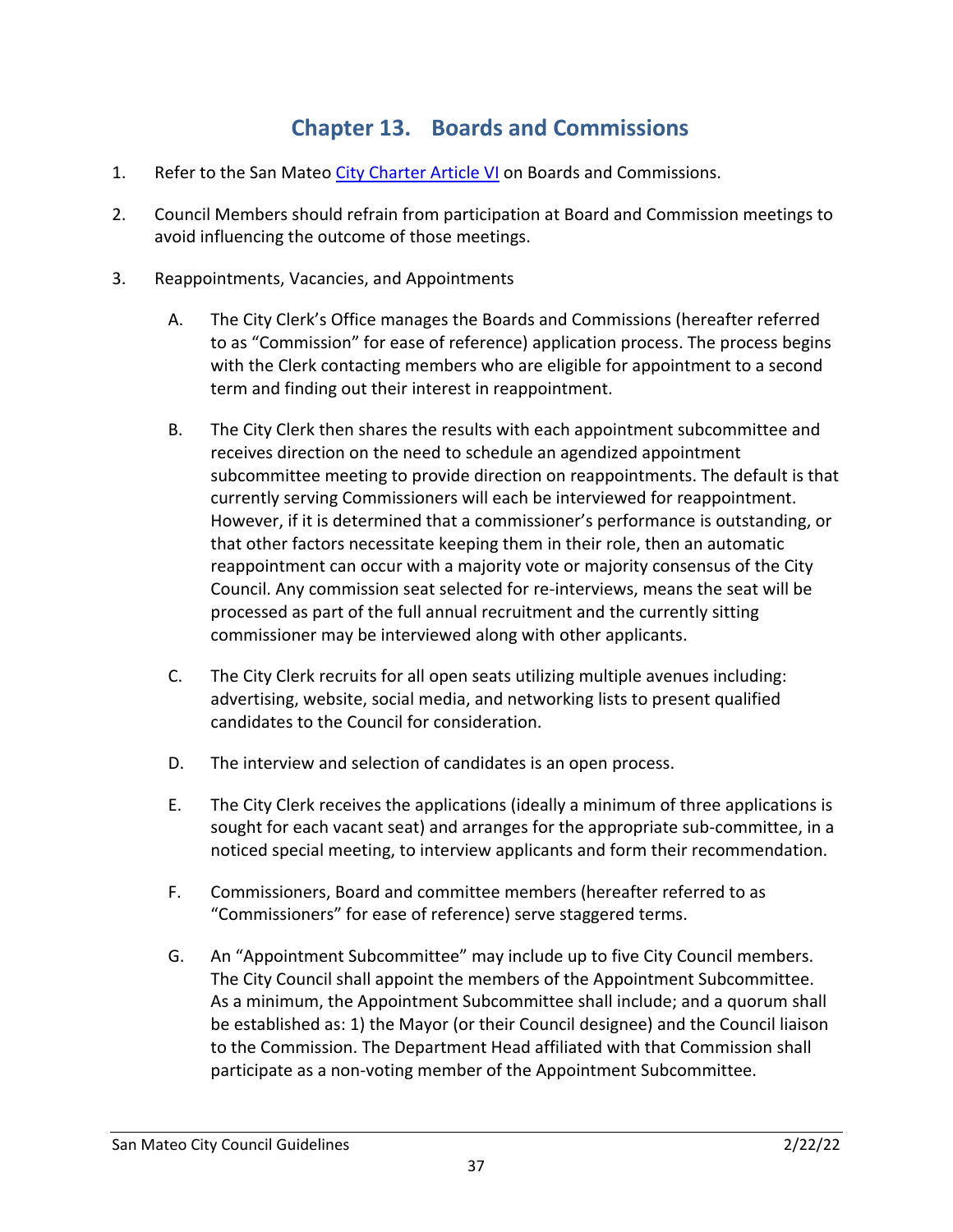- H. Except when reappointment is recommended, or an established eligibility list is used, the Appointment Subcommittee shall conduct candidate interviews and make a recommendation for Council approval. Interviews shall be conducted in a noticed public meeting with at least a quorum of the Appointment Subcommittee present.
- I. At the conclusion of an Appointment Subcommittee's interviews of candidates, and the agreement on the recommended candidate, the appointment subcommittee may then designate up to two applicants who would be considered for listing on the eligibility list for a one-year period. The eligibility list is then ranked according to preferred next seating to a Commission vacancy. The list is only established with the full agreement of the Appointment Subcommittee. It is not a requirement that an eligibility list be established if there are not applicants that are deemed qualified. This list may be used for automatic next appointments in the event of an unscheduled vacancy, the next person on the eligibility list would be submitted as the recommended candidate from the appointment subcommittee on the next City Council regular meeting Consent Calendar.
- J. The full Council will receive the Appointment Subcommittee's recommendation and the full list of candidates for each opening.
- K. The Appointment Subcommittee recommendations for new and reappointed Commissioners are confirmed by Council under the Consent Calendar at regular Council meetings. An agenda report summarizing the Subcommittee's recommendations and including the full list of candidates reviewed for each opening will be provided to the full City Council. Council may adopt the recommendations as presented or pull the item for further discussion. The City Council can consider for appointment any of the candidates interviewed.
- L. A majority vote of Council approves the appointees.
- M. Commission recruitment begins annually in the month of March, and completes in May, in order to ensure continuity on commissions before terms end June 10th.
- N. Unscheduled Vacancies
	- 1. Subject to the Maddy Act (California Government Code § 54970), if an unscheduled vacancy occurs on a commission, the Council may either appoint from the pool of applicants on file (the eligibility list if there is one available) or open up the position to new applications where the above process is followed.
	- 2. For such non-routine vacancies, the announcement for new applications is made as soon as possible in order to maintain viable memberships on the various boards and commissions.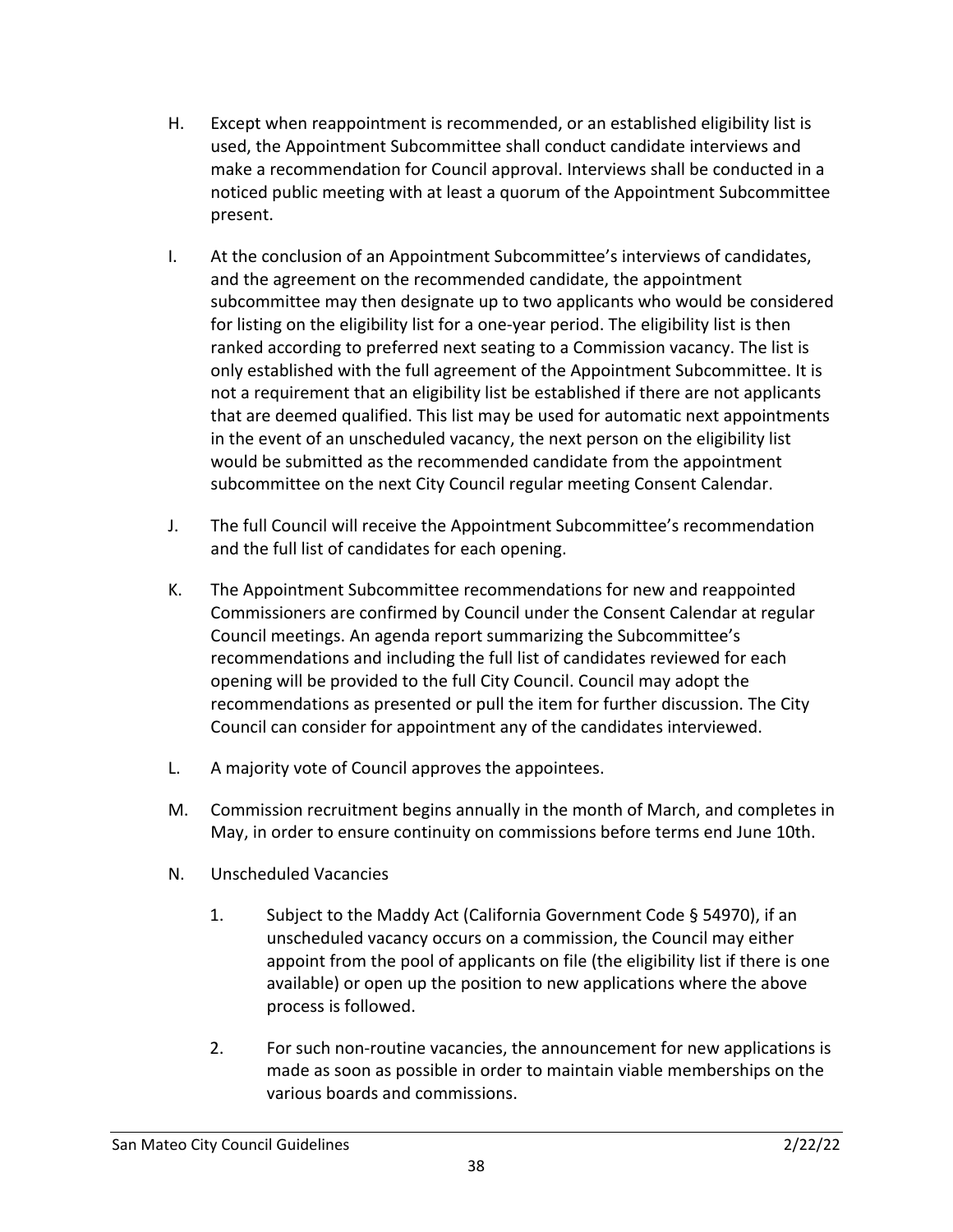- 3. All appointments occur in an open public meeting.
- O. Youth Activities Council (YAC) Selection Process

The YAC is the only group not appointed directly by the City Council but through an application method administered by the Parks and Recreation Department. High school students from all of the City's public high schools, as well as Junipero Serra High School and Nueva Upper School, are recruited for potential participation starting in the late spring of each year.